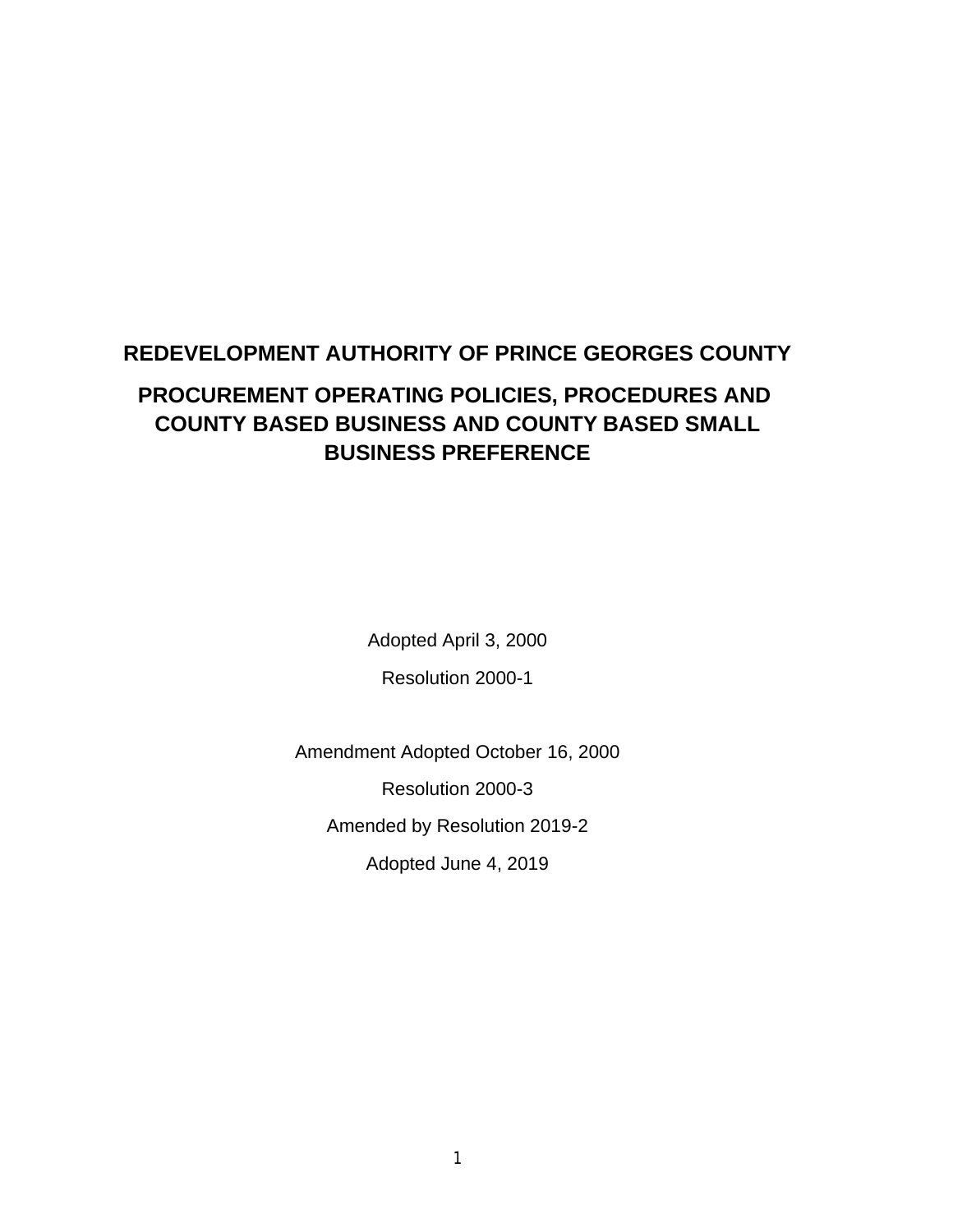# REDEVELOPMENT AUTHORITY OF PRINCE GEORGES COUNTY PROCUREMENT OPERATING PROCEDURES **TABLE OF CONTENTS**

# Chapter I

# Chapter II

| $\mathbf{II}$ . |  |
|-----------------|--|
|                 |  |
|                 |  |

# Chapter III

| $\mathbf{III}$ . |  |
|------------------|--|
|                  |  |
|                  |  |

# Chapter IV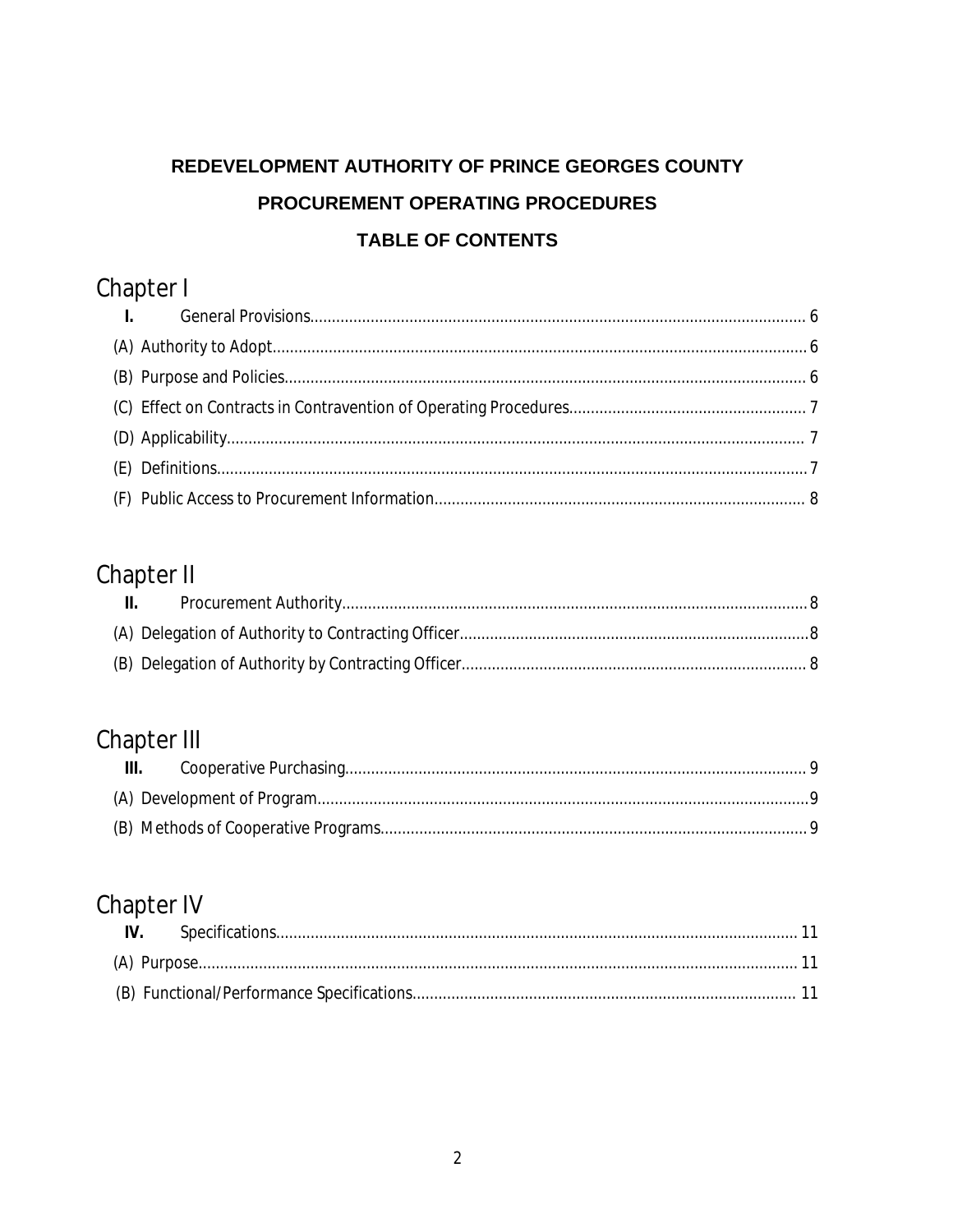# Chapter V

| $V_{\rm s}$ |  |
|-------------|--|
|             |  |
|             |  |

# Chapter VI

# Chapter VII

# Chapter VIII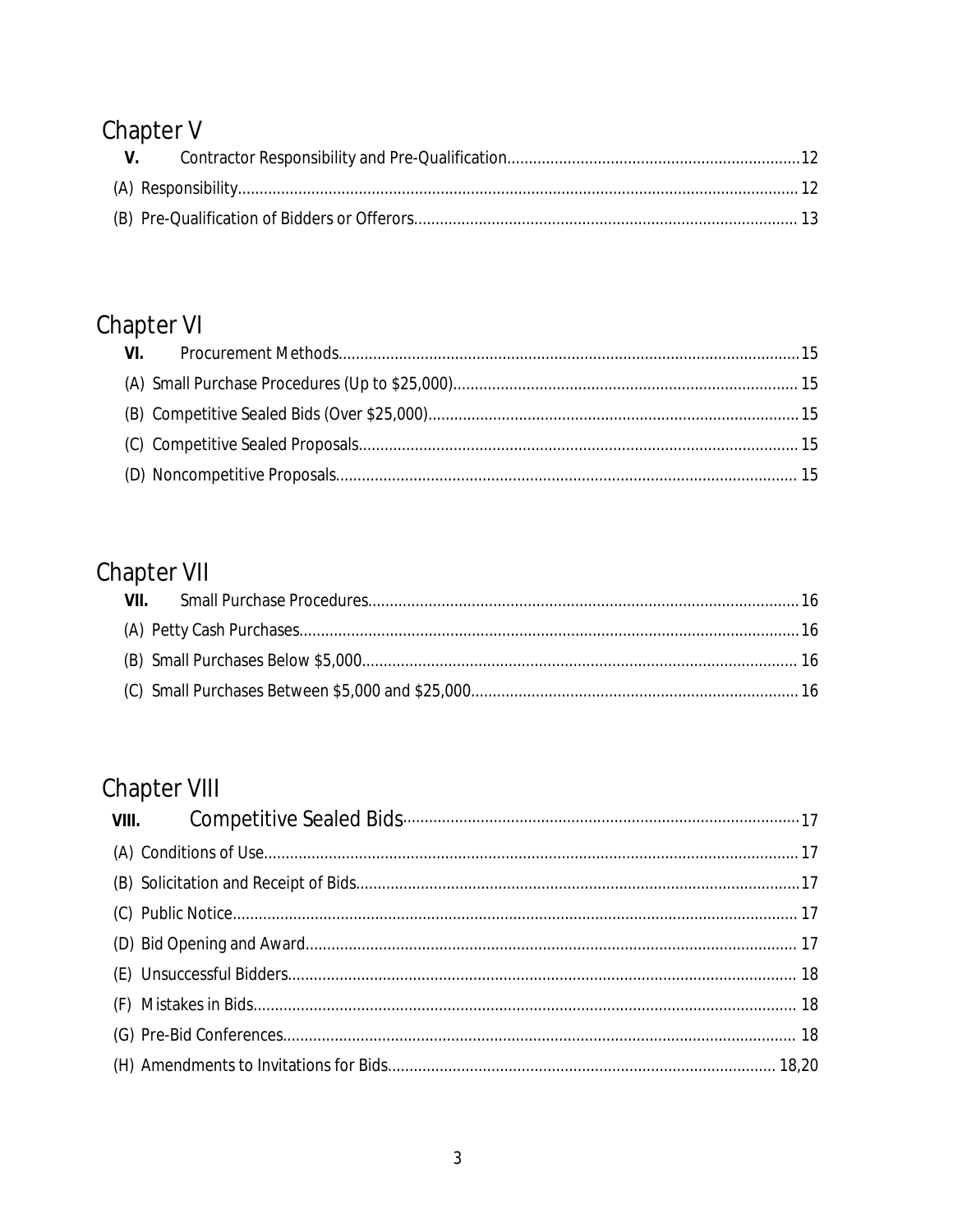# Chapter IX

| IX. |  |
|-----|--|
|     |  |
|     |  |
|     |  |
|     |  |
|     |  |
|     |  |
|     |  |
|     |  |

# Chapter X

# Chapter XI

| XI. Cost and Price Analysis <b>CONVERGENT CONTROL</b> 26 |  |
|----------------------------------------------------------|--|
|                                                          |  |
|                                                          |  |
|                                                          |  |
|                                                          |  |

# Chapter XII

| XII. |  |
|------|--|
|      |  |
|      |  |
|      |  |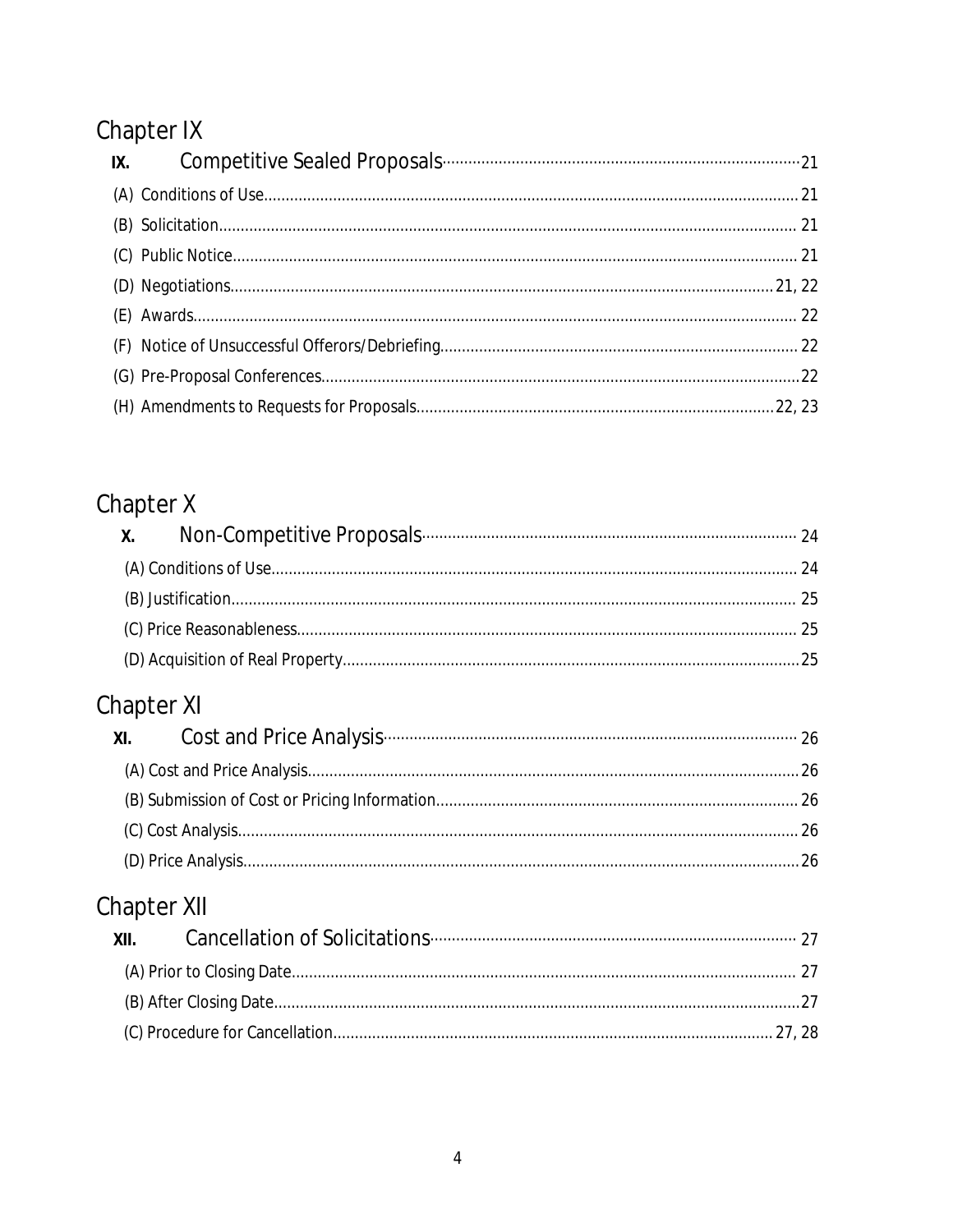# Chapter XIII

| XIII.         |   |  |
|---------------|---|--|
|               |   |  |
|               |   |  |
| Chapter XIV   |   |  |
| XIV.          |   |  |
|               |   |  |
|               |   |  |
| Chapter XV    |   |  |
| XV            |   |  |
|               |   |  |
|               |   |  |
|               |   |  |
| Chapter XVI   |   |  |
| XVI           |   |  |
|               |   |  |
|               |   |  |
|               |   |  |
| Chapter XVII  |   |  |
| XVII          |   |  |
|               |   |  |
|               |   |  |
| Chapter XVIII |   |  |
| <b>XVIII</b>  |   |  |
|               |   |  |
|               |   |  |
| (C)           |   |  |
|               |   |  |
|               |   |  |
|               | 5 |  |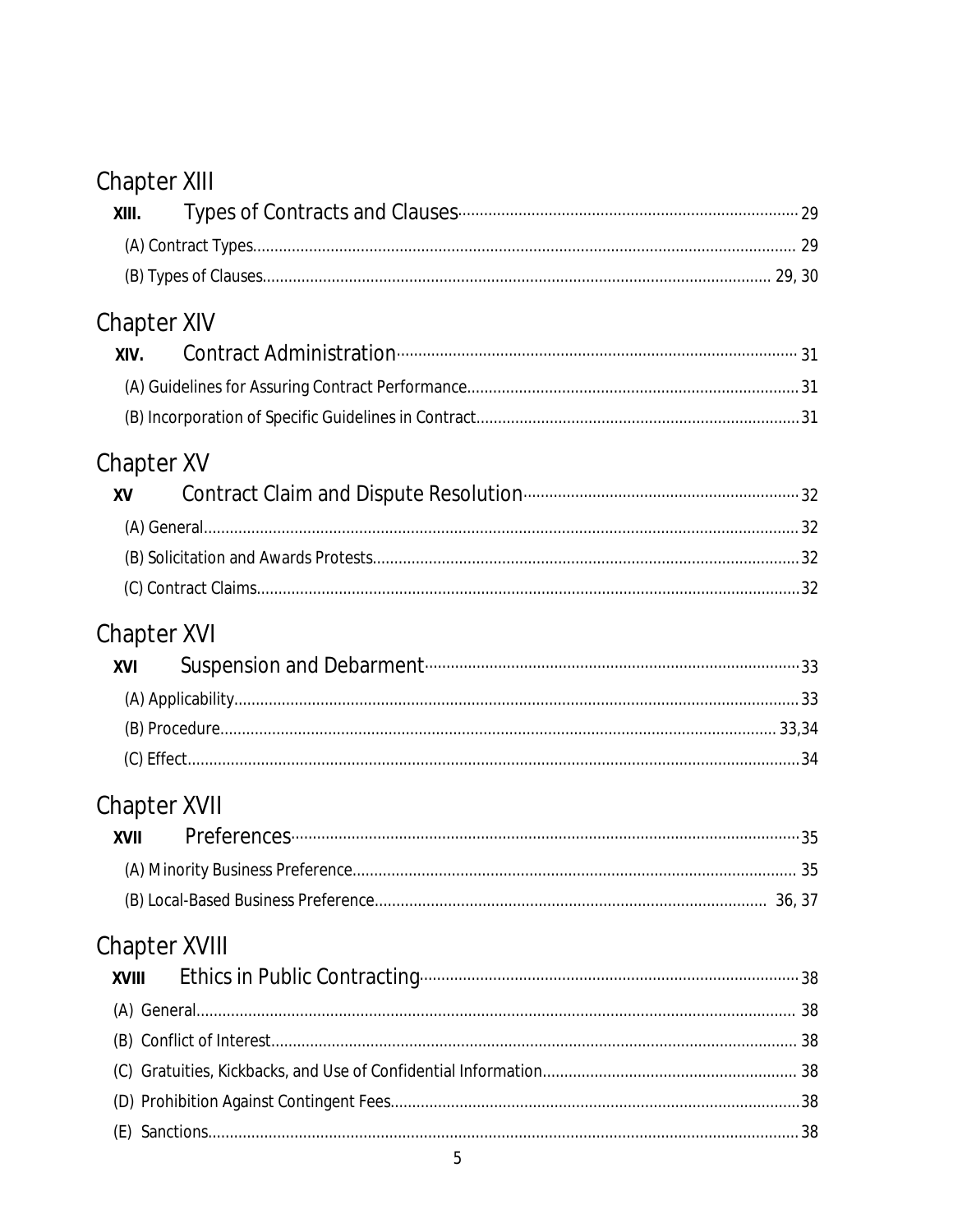



# **REDEVELOPMENT AUTHORITY OF PRINCE GEORGE'S COUNTY**

# **PROCUREMENT OPERATING PROCEDURES**

# **Chapter I**

# **I. GENERAL PROVISIONS**

### **(A) Authority to Adopt**

The Contracting Officer has authority under the Statement of Procurement Policy adopted by the Authority on September 7, 1999, to issue operating procedures to implement the Procurement Policy.

### **(B) Purpose and Policies**

The underlying purposes and policies of these Operating Procedures are to:

- 1. Provide for the fair and equitable treatment of all Persons or firms involved in the Authority's various procurement activities;
- 2. Assure that supplies and services are procured efficiently, effectively, and at the most favorable prices available to the Authority;
- 3. Promote County Based and County Based Small Business preferences;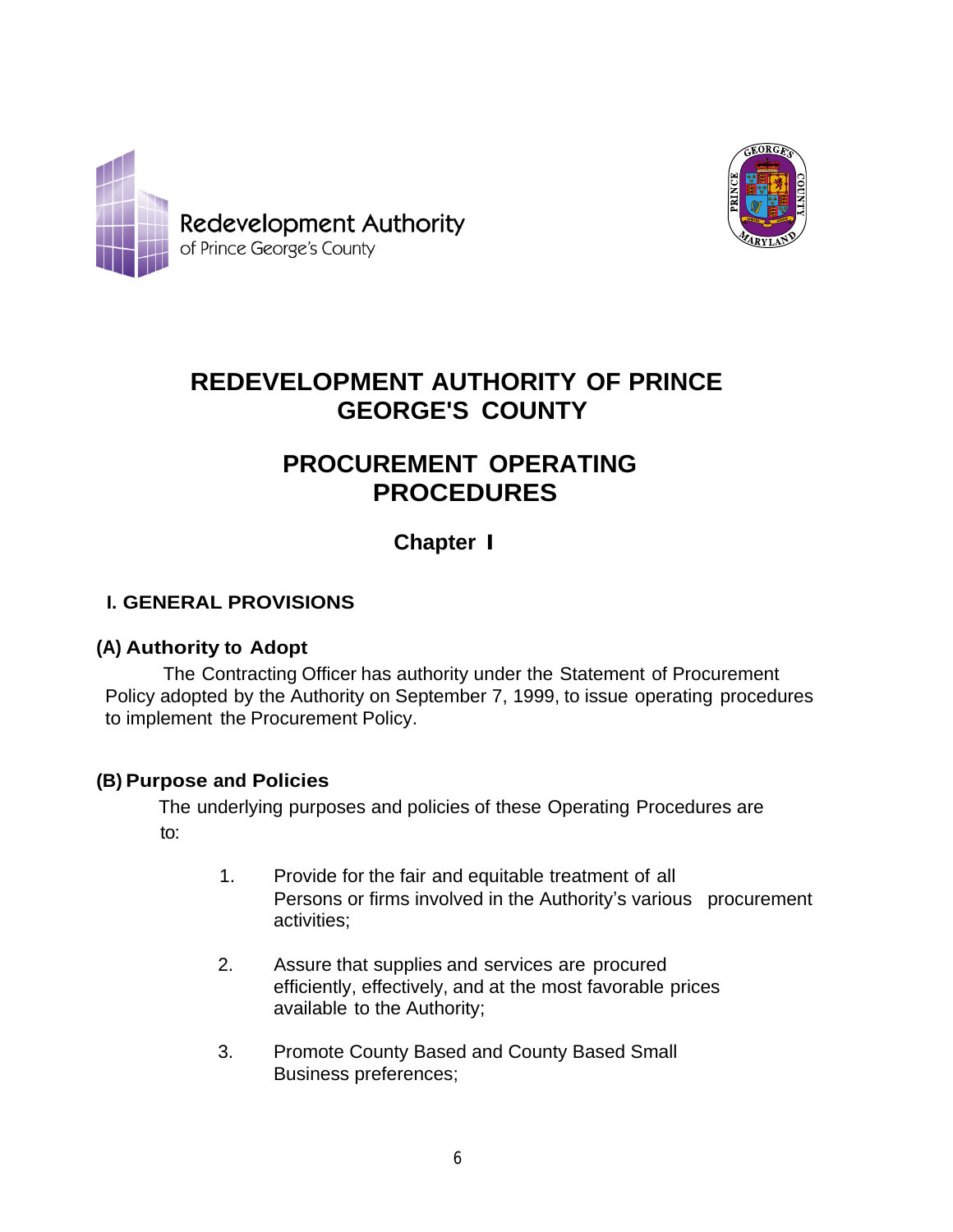- 4. Promote competition in contracting; and
- 5. Provide safeguards for maintaining the integrity of the procurement system.

#### **(C) Effect of Contracts in Contravention of Operating Procedures**

- 1. The Authority may not enter into, modify or suspend a contract except in accordance with the provisions of these Operating Procedures.
- 2. The Authority shall not be bound by any contract entered into in contravention of these Operating Procedures unless the Contracting Officer determines that:
	- a. All parties have acted in good faith; and
	- b. Ratification would not undermine the purposes and policies under Paragraph B of this Chapter I; and
	- c. The violation was insignificant or otherwise not substantive in nature

# **(D) Applicability**

These Operating Procedures apply to all contracts for the procurement of supplies and services entered into by the Authority after the date these Operating Procedures are approved by the Authority. These Operating Procedures shall apply to every expenditure of funds by the Authority for public purchasing, irrespective of the source of funds, including contracts which do not involve an obligation of funds (such as concession contracts); however, nothing in these Operating Procedures shall prevent the Authority from complying with the terms and conditions of any grant, contract, gift or bequest that is otherwise consistent with the law.

### **(E) Definitions**

**Contract** means all written types of agreements, grants and orders for the purchase, lease or disposal of supplies, services, construction insurance or any other item, including any written modification of, or supplement to, a contract.

**Contractor** means any business or person having a written contract with the Authority.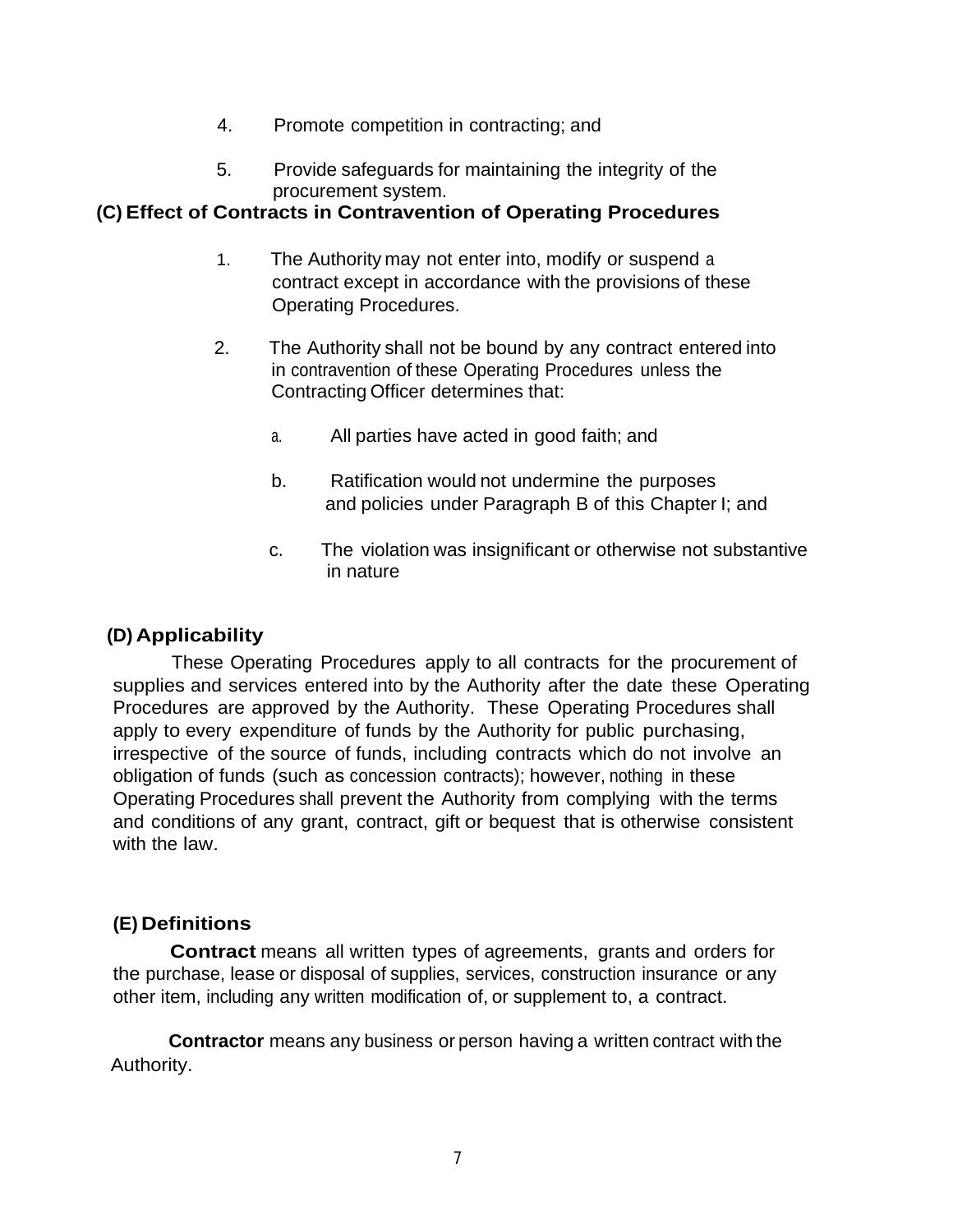**Contracting Officer** refers to the person to whom the Authority delegates, by resolution, procurement authority for the Authority and when used herein, shall also refer to his or her designee.

**County** means Prince George's County, Maryland.

**Days** refers to calendar days, unless otherwise specified.

**Invitation for Bids** refers to all documents whether attached or incorporated by reference, utilized for soliciting bids in accordance with Chapter VIII of these Operating Procedures.

**Procurement** includes contracts for services, as well as the purchase, lease or rental of supplies and equipment.

**Request for Proposals** refers to all documents, whether attached or incorporated by reference, utilized for soliciting proposals in accordance with Chapter IX of these Operating Procedures.

**Specification** means a clear and accurate description of the functional characteristics, or the nature of a supply, service, or construction item to be procured. It may include a statement of any of the user's requirements and may provide for inspection, testing or preparation of a supply, service or construction item before procurement.

#### **(F) Public Access to Procurement Information**

Procurement information shall be a matter of public recorded to the extent provided for in Title 10, Part Ill, of the Annotated Code of Maryland and shall be available to the public as provided in that statute, except that information which is submitted under confidentiality during the course of procurement.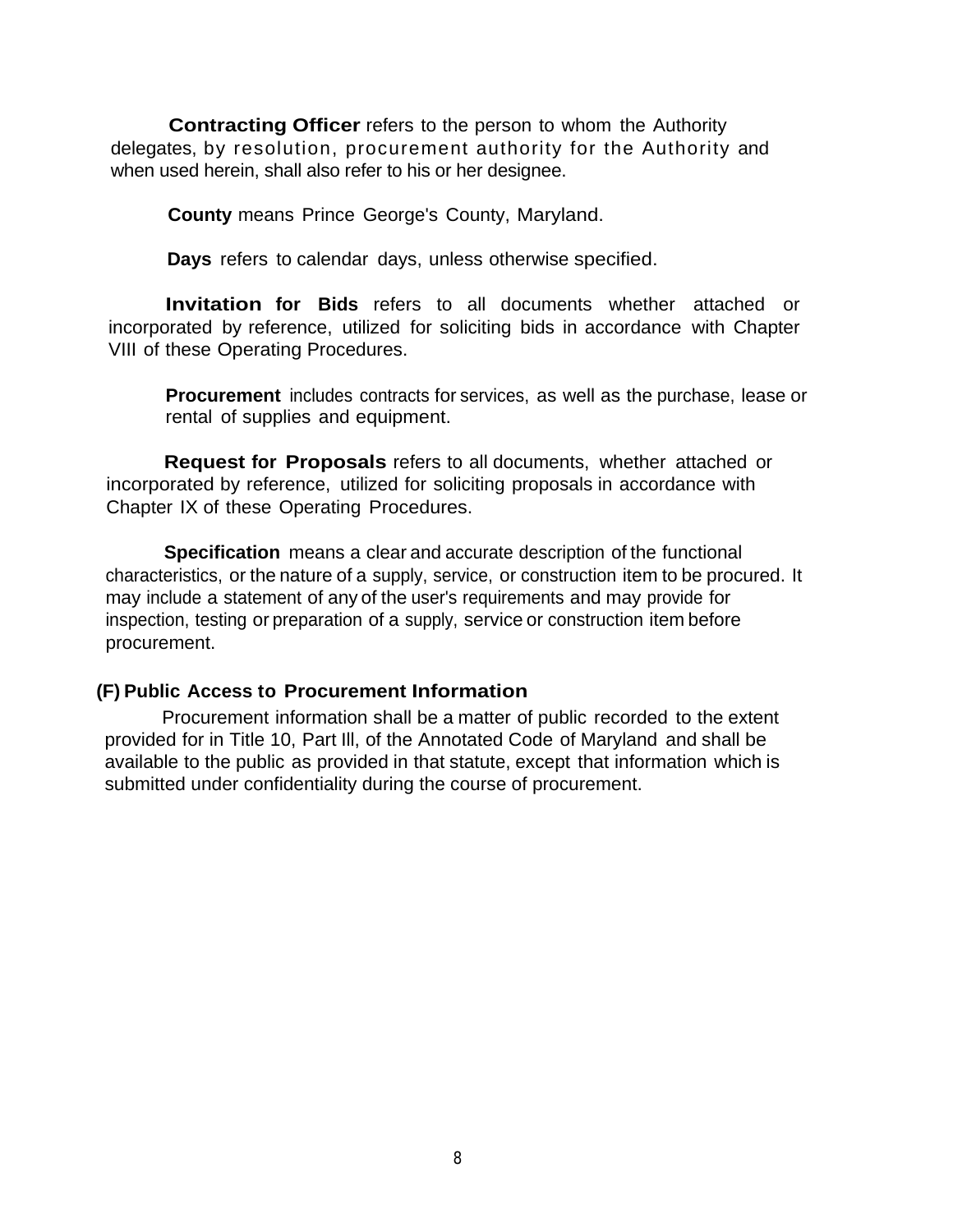# **Chapter II**

### **II. PROCUREMENT AUTHORITY**

#### **(A) Delegation of Authority to Contracting Officer**

The Authority appoints and delegates procurement authority to the Contracting Officer to administer all procurement transactions. In order to further the purposes and policies set forth in Chapter I, Paragraph B of these Operating Procedures, and to protect the officers executing documents on the Authority's behalf, all contracts shall be co-executed by the Chairman and Secretary/Treasurer until the Contracting Officer is designated by the Authority.

#### **(B) Delegation of Authority by Contracting Officer**

The Contracting Officer may delegate procurement authority to other individuals provided (1) this is done explicitly in writing,(2) the written delegation of authority specifies the delegated actions, and (3) the written delegation of authority is approved by the Authority.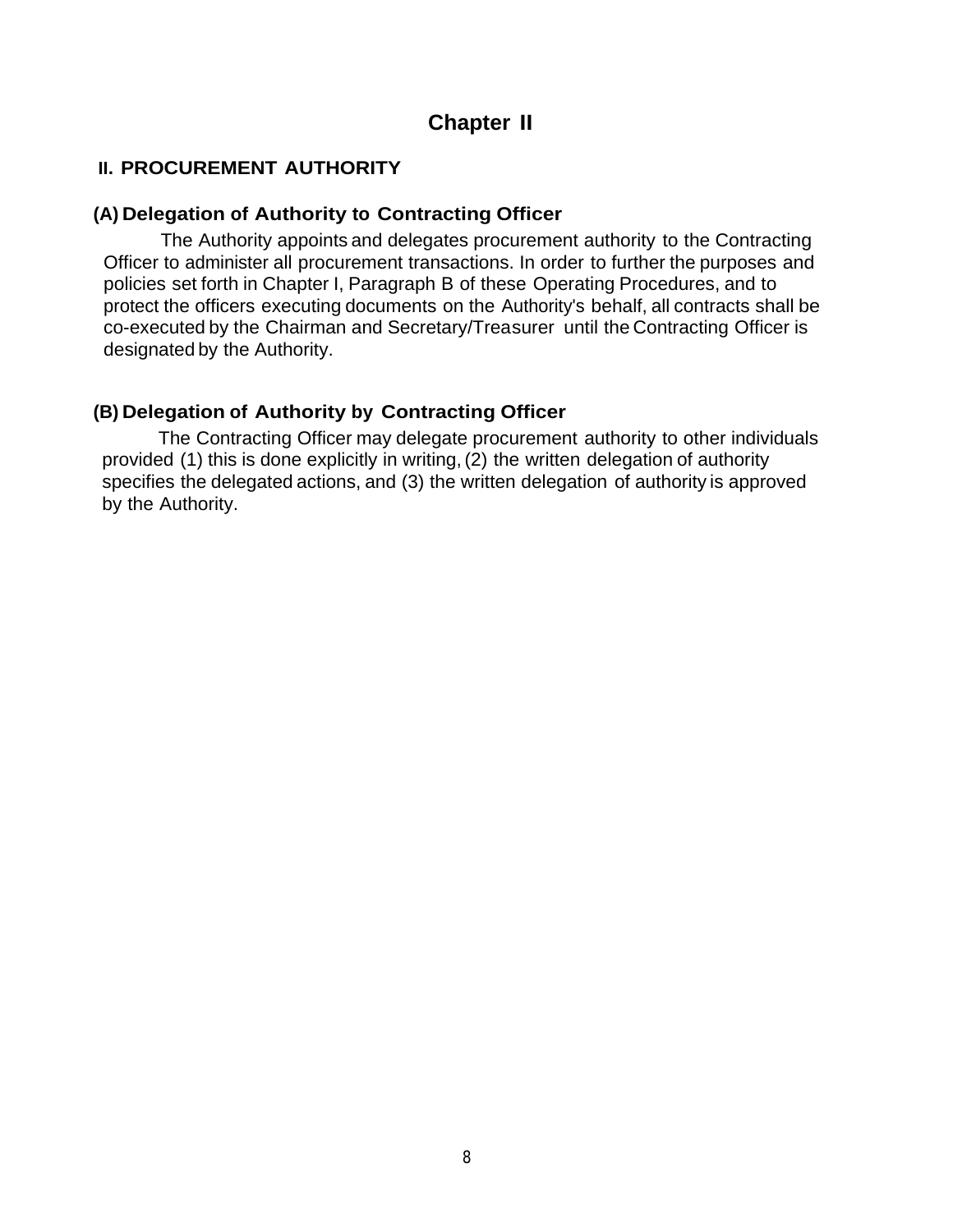## **Chapter Ill**

## **Ill. COOPERATIVE PURCHASING**

#### **(A) Development of Program**

The Contracting Officer shall develop a program for joint or cooperative purchasing, when feasible, of common-use supplies and services with other agencies and jurisdictions, and for the standardization of common-use supplies and services. The Contracting Officer may. as appropriate, undertake and participate in similar programs involving joint or cooperative purchases with other agencies or jurisdictions and may procure services and supplies from such parties or utilize the contacts or schedules established by such agencies or jurisdictions when appropriate and when such actions shall be in the best interest of the Authority as recommended by the contracting officer based on economy and efficiency.

#### **(B) Methods of Cooperative Programs**

The Contracting Officer may participate in or utilize any of the following methods of cooperative purchasing:

- 1. Purchase from a County agency when the agency is willing to sell materials or supplies to the Authority at a price equal to cost plus a reasonable handling fee.
- 2. Utilize the contracts of County agencies or other jurisdictions when the following conditions exist
	- a. A decision is made that the quantity discounts available are likely to be greater than the Authority could obtain in its own independent procurement.
	- b. The contract was established in a method consistent with the purposes and policies of Chapter 1, Paragraph B of these Operating Procedures.
	- c. Either the contract contains specific authority for other jurisdictions, including the County, to procure from it, or the contractor expressly grants the Authority the right to procure off the contract under the same terms and conditions as the contracting agency or jurisdiction.
	- d. The contract is an established Federal Supply Schedule or State of Maryland competitive contract.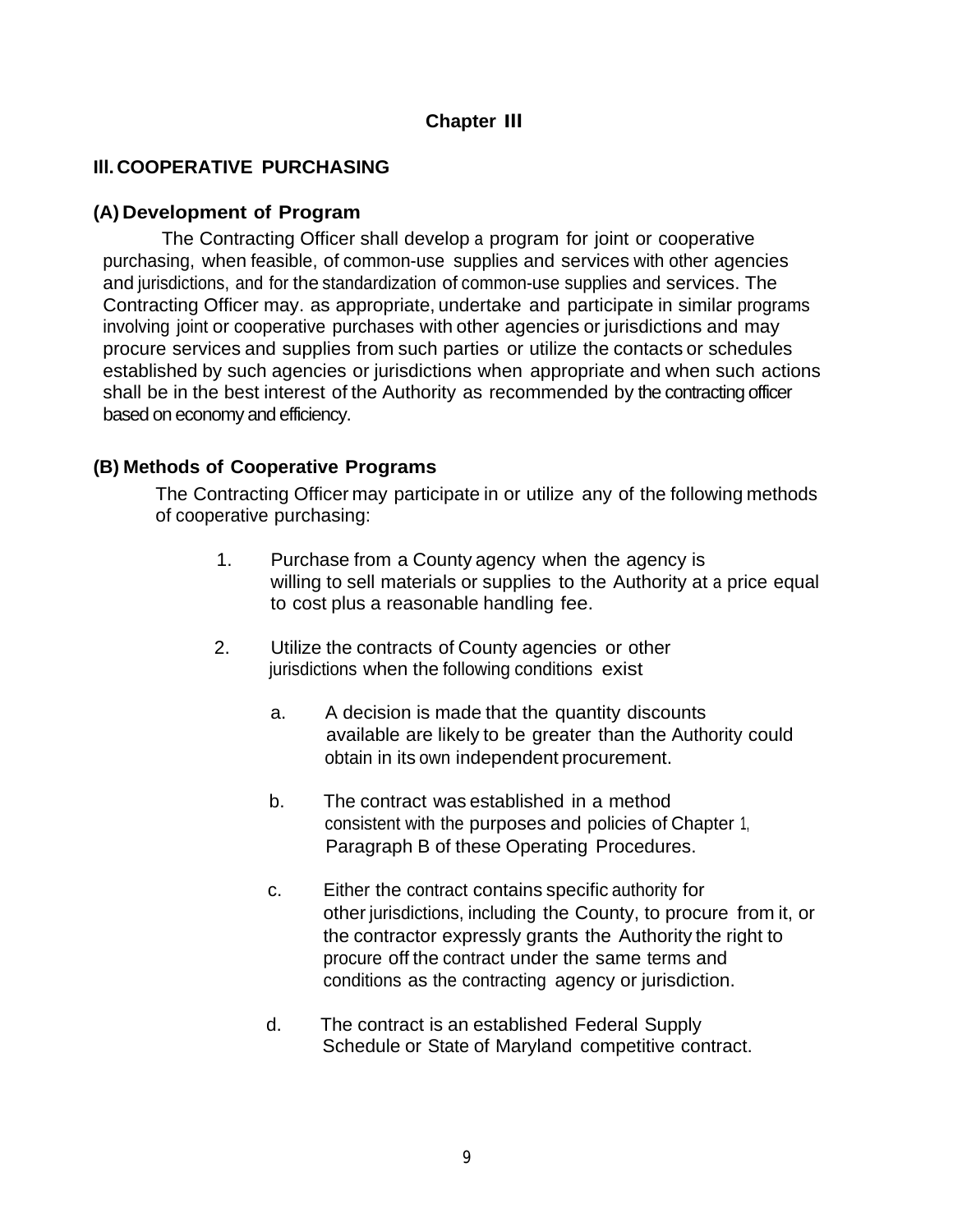3. Include Authority requirements in a solicitation for bids or proposals where the requirements of multiple County agencies or multiple jurisdictions are combined for purposes of achieving economies of scale.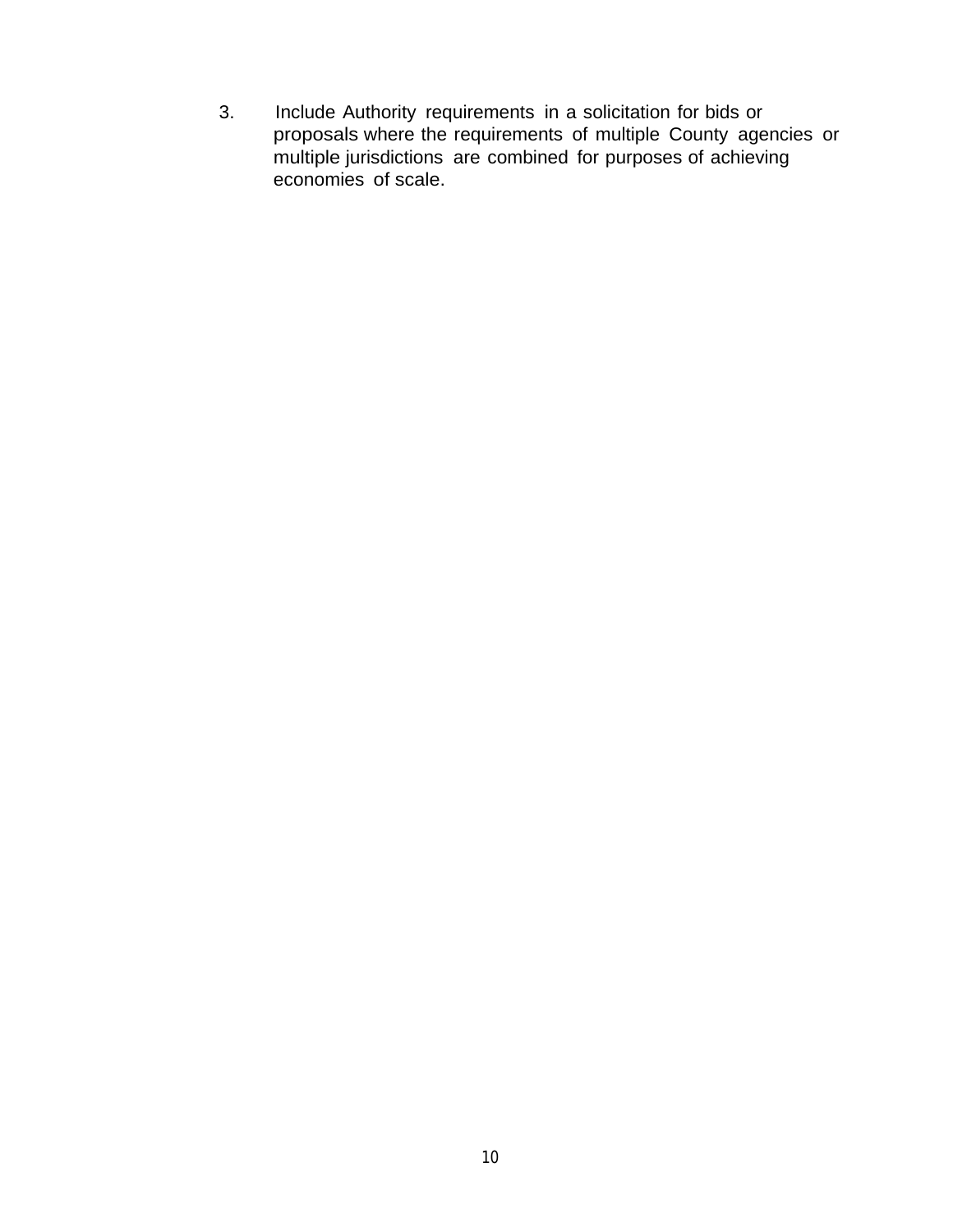#### **Chapter IV**

#### **IV. SPECIFICATIONS**

#### **(A) Purpose**

A specification is the basis of obtaining a suitable supply, service, or construction item in a cost-effective manner. All specifications shall be drafted so as to promote overall economy for the purposes intended and to encourage competition in satisfying the Authority's needs. Specifications shall be reviewed prior to solicitation to ensure that they are not unduly restrictive or represent unnecessary or duplicative items.

### **(B)Functional/Performance Specifications**

Functional or performance specifications, which describe required levels of function. Form, fit and performance of the subject of the contract are the preferred type of specification. Design specifications and combined design and performance specifications may be used when appropriate as determined by the Contracting Officer. Consideration shall be given to consolidating or breaking out procurements to obtain a more economical purchase. For equipment purchases, a lease versus purchase analysis should be performed to determine the most economical form of procurement.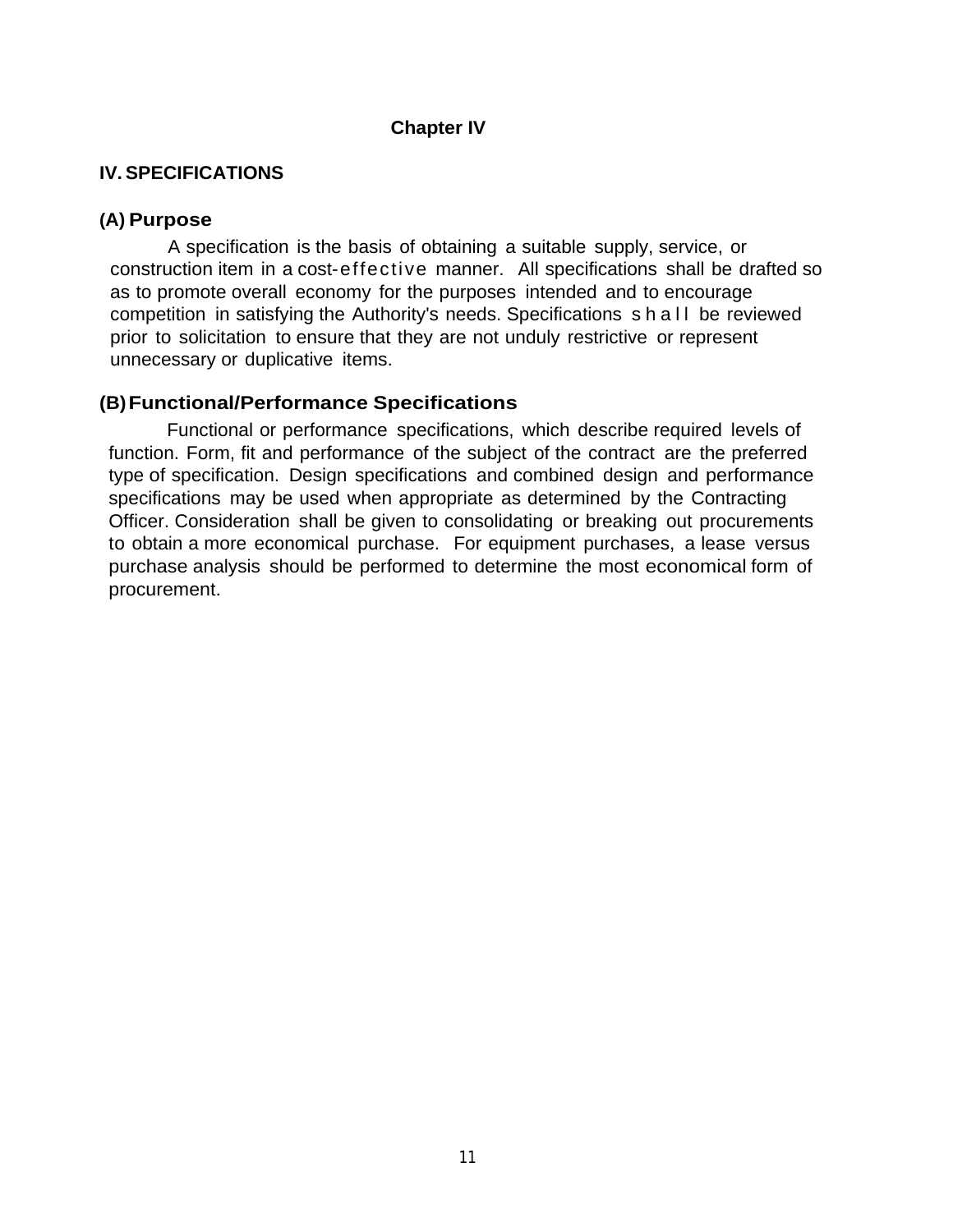### **Chapter V**

# **V. CONTRACTOR RESPONSIBILITY AND PRE-QUALIFICATION**

## **(A) Responsibility**

- 1. All contracts shall be awarded to a responsible bidder or offeror.
- 2. In determining a bidder or offeror's responsibility, the Contracting Officer shall consider:
	- a. The ability, capacity and skill of the bidder or offeror to perform the contract or provide the service required successfully;
	- b. The character, integrity, reputation, judgment, experience and efficiency of the bidder or offeror;
	- c. The quality of performance of previous contracts or services performed for the Authority or other customers;
	- d. The previous and existing compliance by the bidder or offeror with public policy, laws and ordinances relating to previous contracts with the Authority or other customers, or to the bidder's or offeror's employment practices;
	- e. The sufficiency of the financial and technical resources and ability of the bidder or offeror to perform the contract or provide the services;
	- f. The ability of the bidder or offeror to provide future maintenance and service for the use of the subject of the contract;
	- g. Whether the bidder or offeror is in default of a contract with the Authority or the County;
	- h. Whether the bidder or offeror is currently suspended or debarred from doing business with the Authority, any County agency, or any jurisdiction:
	- I. Whether the bid price or proposal is sufficient to assure that the performance of the bidder or offeror is in compliance with the Authority, any County agency, or any jurisdiction;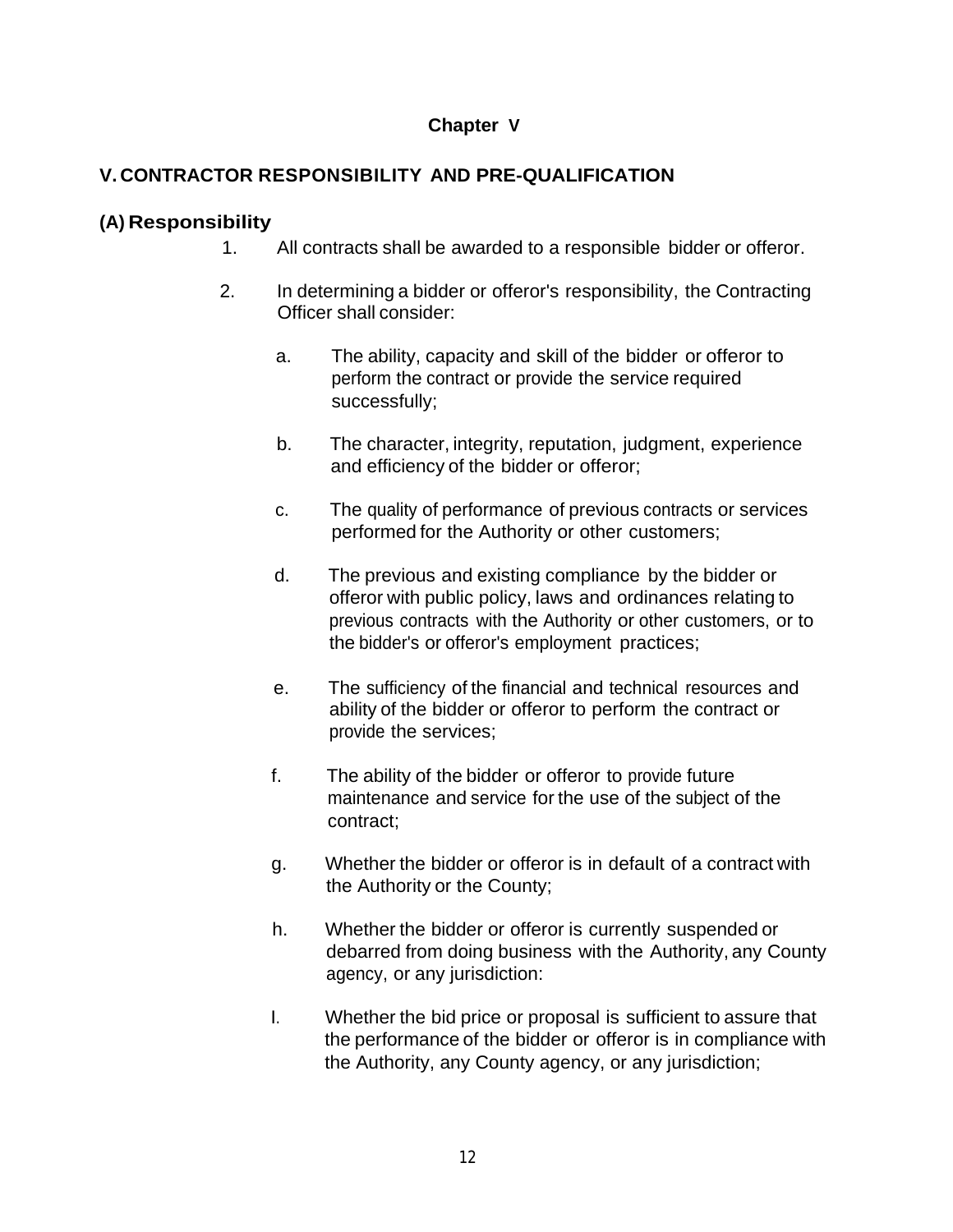- J. Whether the bidder or offeror promptly supplies information in connection with a determination of responsibility.
- 3. If a prospective contractor is found to be nonresponsible, the Contracting Officer shall prepare a written determination of nonresponsibility that sets forth the reasons for the determination. The written determination shall be mailed to the nonresponsible prospective contractor, and a copy shall be included in the contract file.

#### **(B) Pre-Qualification of Bidders or Offerors**

1. Generally

Interested businesses shall be given an opportunity to be included on pre-qualified bidders' and offerors' lists. Any pre-qualified lists of persons, firms or products that are used in the procurement of supplies and services shall be kept current and shall include enough qualified services to ensure competition. Solicitation mailing lists of potential contractors shall include, but not be limited to, such pre-qualified suppliers.

- 2. Proced ure for Pre-Qualification
	- a. The Authority shall issue a public notice for Letters of Interest that sets forth the pre-qualification criteria;
	- b. The solicitation document shall include a statement that bids or proposals will only be received from those who satisfy the Pre-qualification criteria and that specifies when and where the pre-qualification information is to be submitted.
	- c. Firms shall not be precluded from qualifying during the solicitation period.
- 3. Exclusive Use of Pre-Qualified Bidders/Offerors The Authority may, in its sole discretion, limit competition in a solicitation to the existing list of pre-qualified bidders or offerors if one applies:
	- a. The performance ability of prospective contractor is critical to the contract; or
	- b. The prior experience of prospective contractor is critical to the performance of the contract; or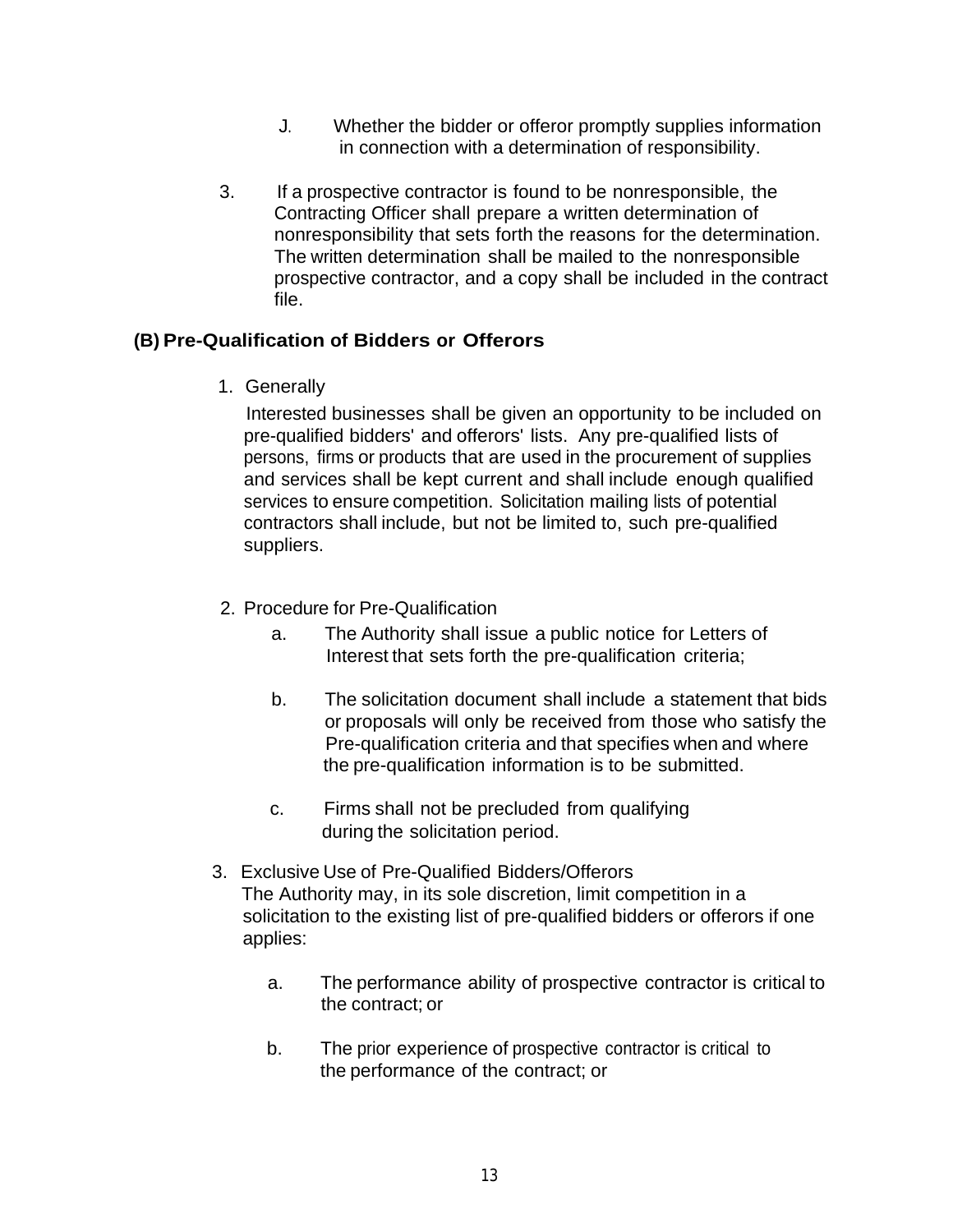- c.The Authority determines for good cause of a similar nature that it is in the Authority's best interest to do so.
- 4. Notice of Failure to Satisfy Pre-Qualification Criteria

All potential bidders or proposers who apply for pre-qualification and are not pre-qualified under this section shall be notified in writing.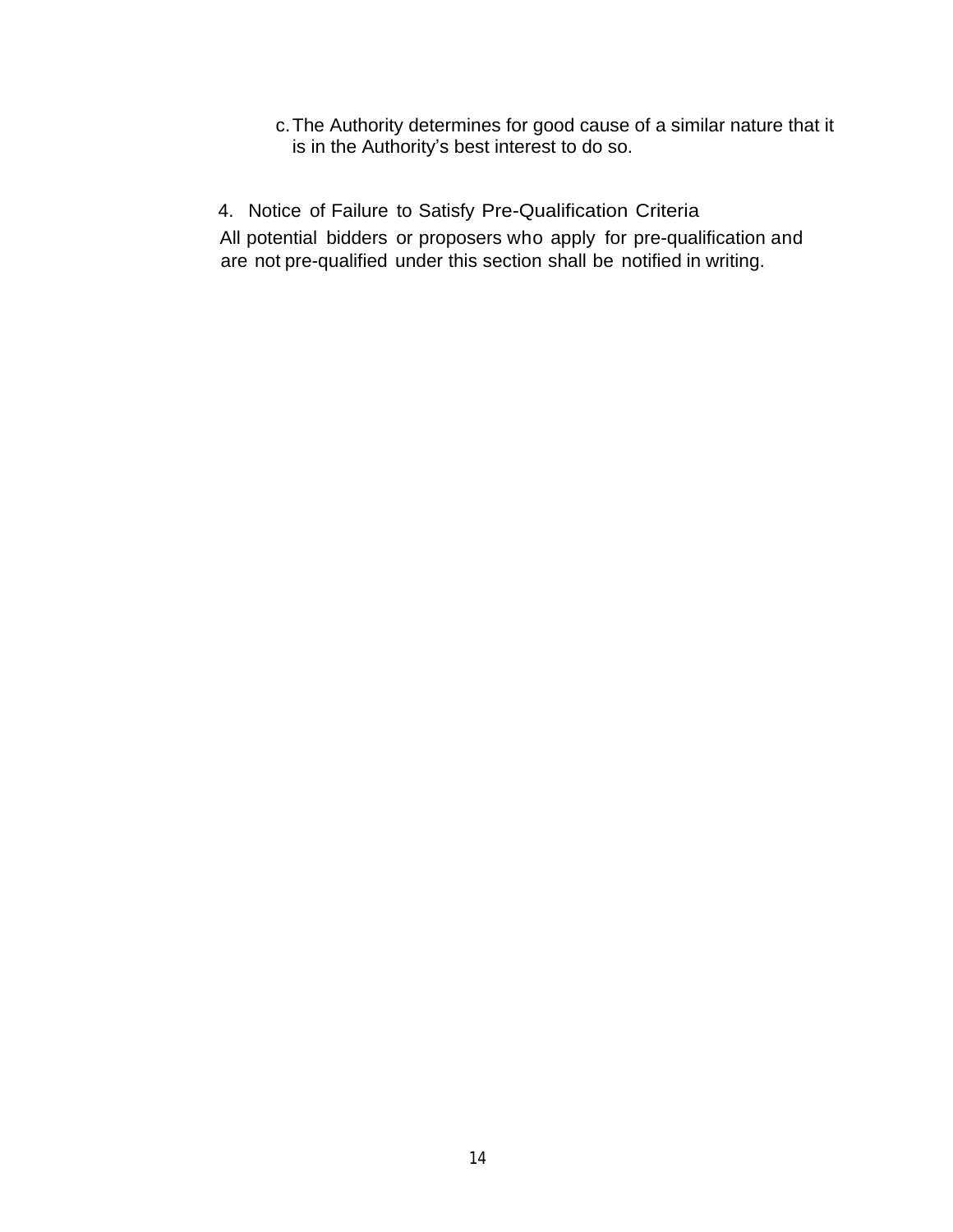### **Chapter VI**

#### **VI. PROCUREMENT METHODS**

All Authority contracts shall be awarded by one of the following methods based on the nature of the goods or services required and the anticipated dollar value of the total procurement action**:**

(A) Small Purchase Procedures (Up to \$50,000)

- 1. Petty Cash Purchases<br>2. Small Purchases below
- Small Purchases below \$10,000](Price Quotation from One Offeror)
- 3. Small Purchases between \$10,000 and \$50,000 (Price Quotations from Three Offerors)

(B)Competitive Sealed Bids (Over \$50,000)

(C) Competitive Sealed Proposals

(D) Noncompetitive Proposals

- 1. Single Source Availability
- 2. Upcoming Event-Time of the Essence
- 3. Acquisition of Real Property
- 4. Emergency
- 5. Inadequate Competition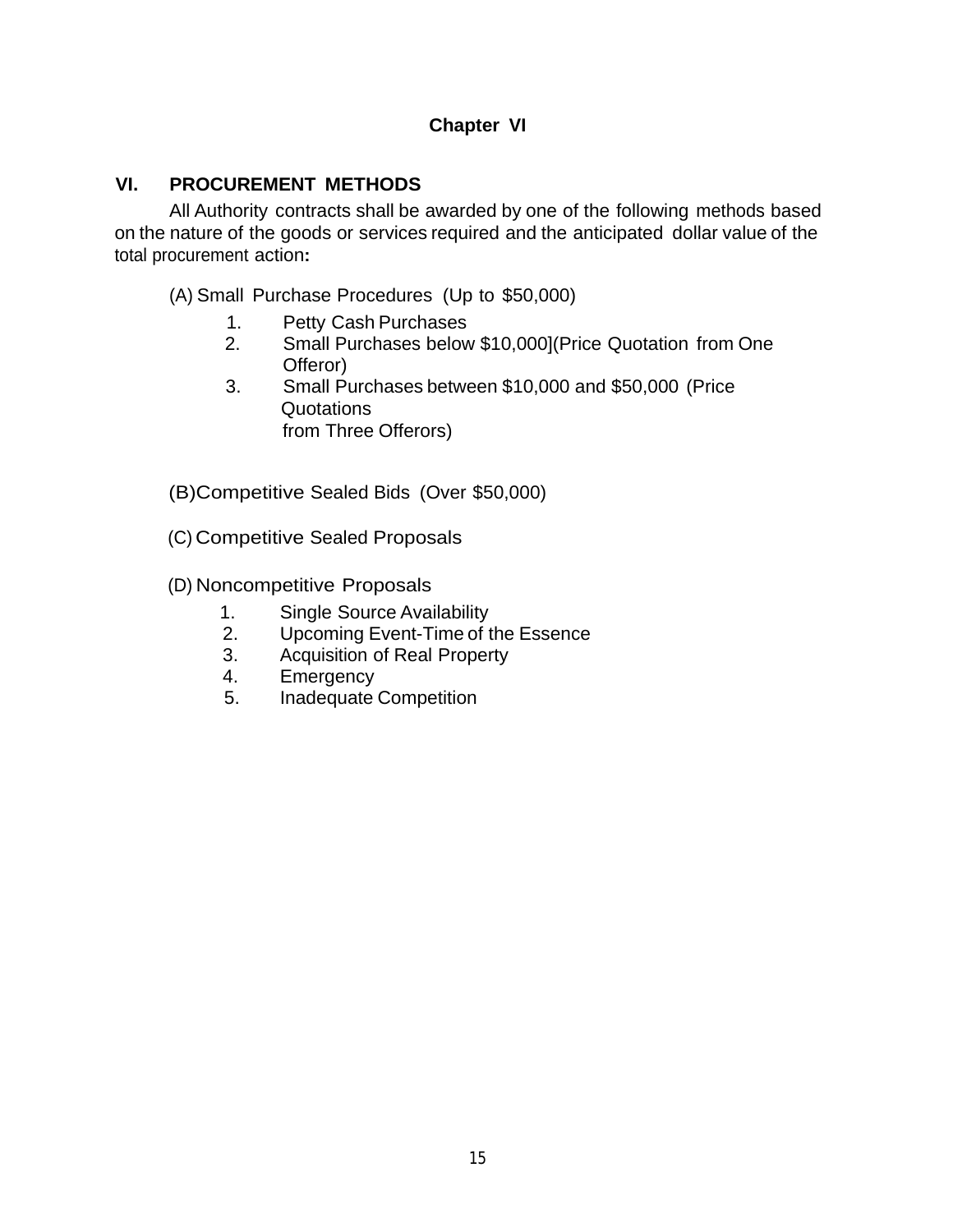#### **Chapter VII**

#### **VII. SMALL PURCHASE PROCEDURES**

#### **(A) Petty Cash Purchases**

The Authority may establish a petty cash account not to exceed \$500 to effect small purchases, which can be satisfied by local sources. The Contracting Officer shall ensure that: the account is managed by personnel outside of the Authority's financial unit; the account is established in an amount sufficient to cover small purchases made during a one month period; security is maintained and only authorized individuals have access to the account; receipts are provided for all purchases; the account is reconciled monthly and replenished by submission of a voucher (accompanied by receipts for the items purchased) to the Authority's financial unit; and, the account is periodically audited by the Manager of the Authority's financial unit or his or her designee to validate proper use and to verify that the account total equals cash on hand plus the total of accumulated vouchers.

#### **(B) Small Purchases Below \$10,000**

For small purchases of \$10,000 or less, a price quotation from only one offeror need be solicited if the price received is considered reasonable. Such purchases should be distributed equitably among qualified sources.

#### **(C) Small Purchases Between. \$10,000 and \$50,000**

For small purchases between \$10,000 and \$50,000, no less than three offerors shall be solicited to submit price quotations. Quotations may be obtained orally, by telephone, or in writing, shall be documented, and shall be made part of the public record. If non-price factors are used, they must be disclosed to all those solicited. Award shall be made to the offeror providing the lowest acceptable quotation, unless after consideration of non-price factors, it is in the best interest of the Authority to make the award to other than the lowest offeror. The names, addresses, and/or telephone numbers of the offerors and persons contacted, and the date and amount of each quotation shall be recorded and maintained as a public record.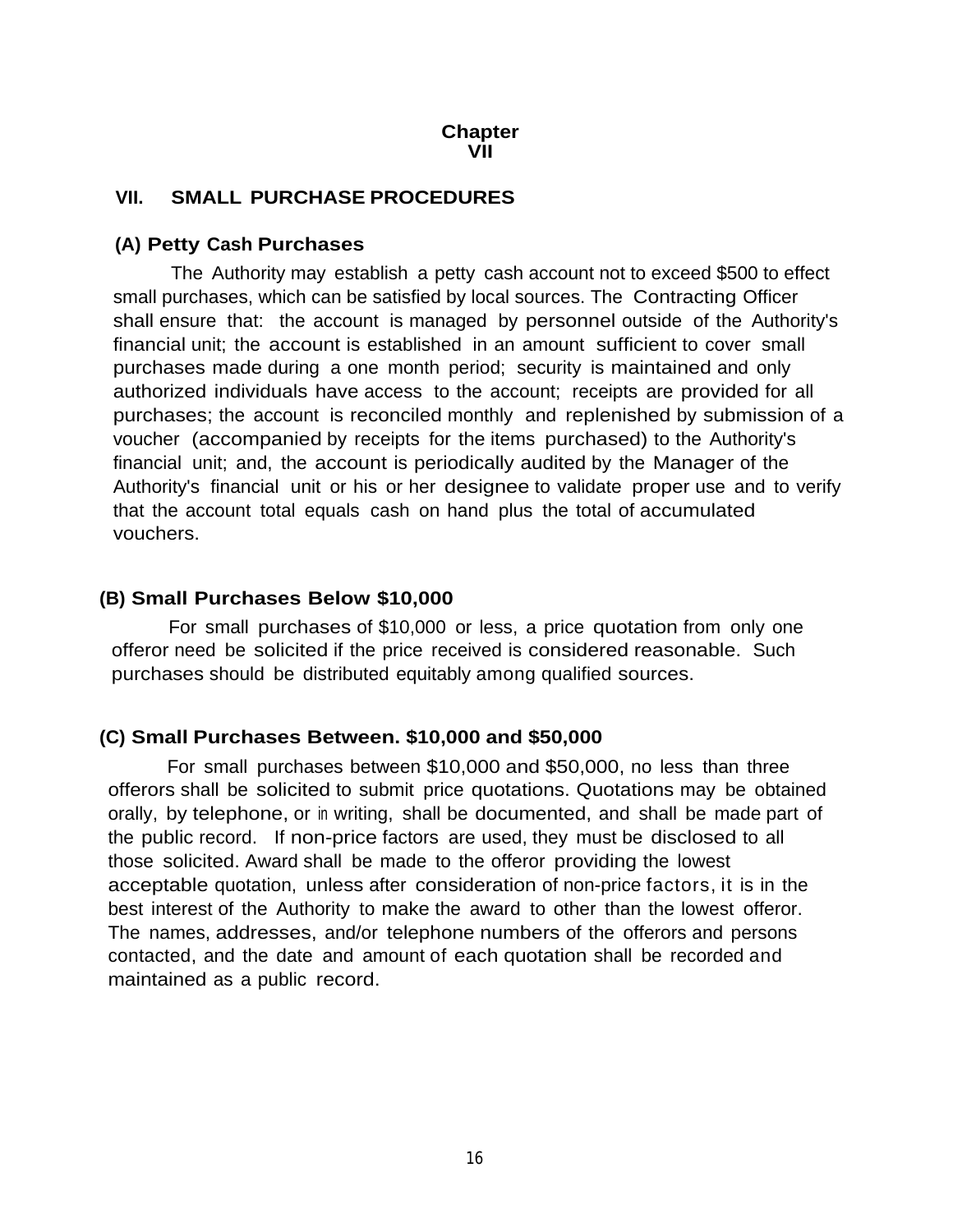#### **Chapter VIII**

#### **VIII. Competitive Sealed Bids**

## **(A) Conditions for Use**

Contracts exceeding the small purchase limit of \$50,000 shall be awarded based on competitive sealed bidding if the following conditions are present:

- 1. A complete, adequate, and realistic specification or purchase description is available**;**
- 2. Two (2) or more responsible bidders are willing and able to compete effectively for the work;
- 3. The procurement lends itself to a firm fixed price contract; and
- 4. The selection of the successful bidder can be made principally on the basis of price.

### **(B) Solicitation and Receipt of Bids**

An invitation for bids ("IFB") shall be issued including specifications and all contractual terms and conditions applicable to the procurement, including a statement that the award will be made to the lowest responsible and responsive bidder whose bid meets the requirements of the IFB. The IFB shall state the time and place for both the receipt of bids (which shall be a minimum of fifteen (15) days from the issuance of the IFB) and the bid opening. All bids received shall be date/time-stamped but not opened and shall be stored in a secure place until bid opening. A bidder may withdraw its bid at any time prior to bid opening.

### **(C) Public Notice**

Invitations for bids or the availability of IFBs shall be published once in three newspapers of record and posted in the Authority's office and such other locations as the Contracting Officer deems appropriate.

### **(D) Bid Opening and Award**

Bids shall be opened in the presence of at least one witness. An abstract of bids shall be recorded. Award shall be made as provided in the IFB. Award shall be made to the responsive and responsible bidder offering the lowest price for the goods and/or services as specified by the Authority. Written notice of contract award shall be given to the successful bidder. If equal low bids are received from responsible bidders, award shall be made by drawing lots or similar random method unless otherwise stated in the IFB. If only one responsive bid is received from a responsible bidder, award shall not be made unless a cost or price analysis verifies the reasonableness of the price. Notice of contract award shall be made available to the public by posting at the Authority's office.

### **(E) UnsuccessfulBidders**

Unsuccessful bidders shall be notified of contract award in writing within ten (10) business days after contract award.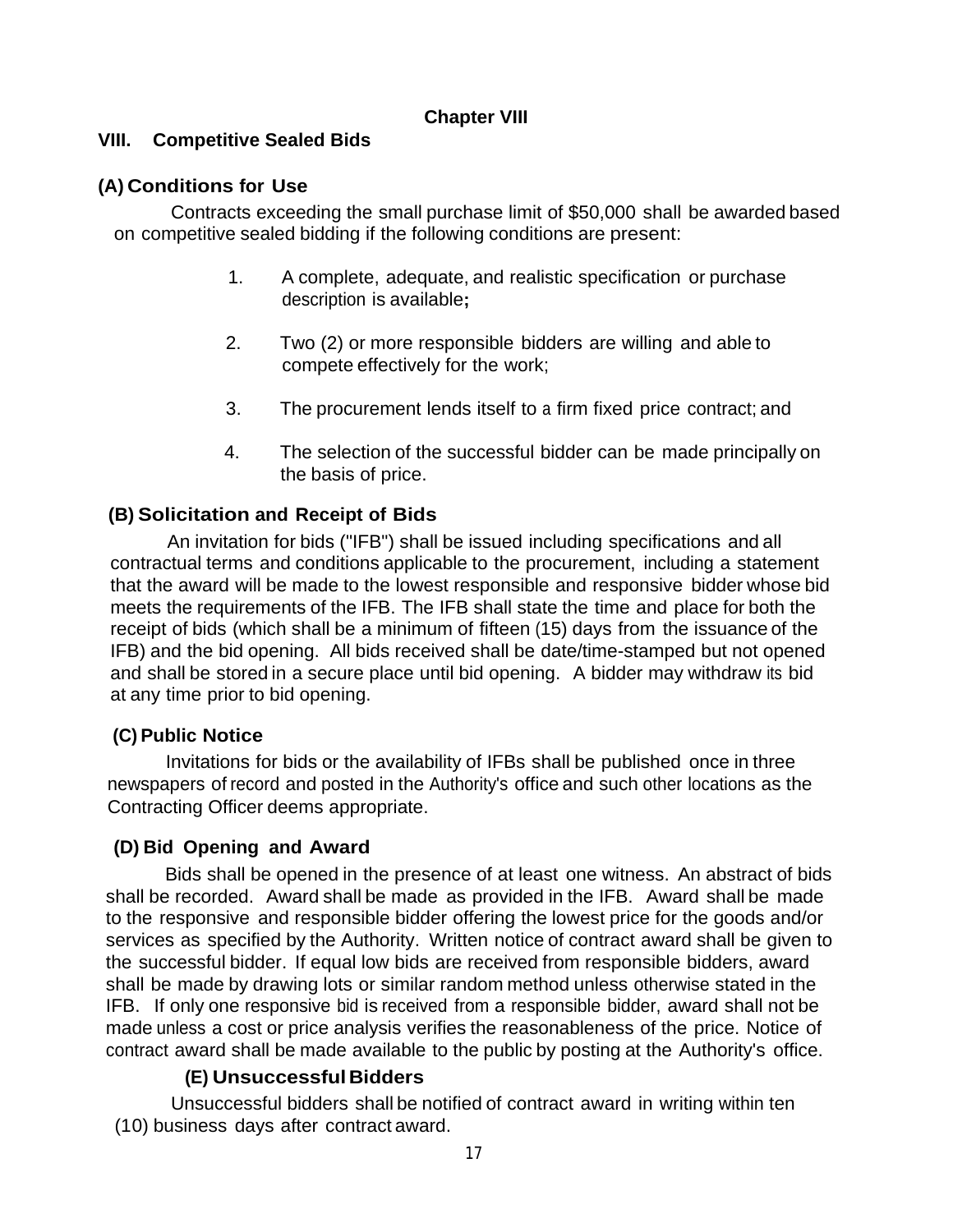## **(F) Mistakes in Bids**

- 1. Correction or withdrawal of inadvertently erroneous bids may be permitted, where appropriate in the Authority's sole discretion, before bid opening by written or telegraphic notice received in the office designated in the IFB prior to the time set for bid opening. After bid opening, corrections in bids shall be permitted only if the bidder can show by clear and convincing evidence that a mistake of a nonjudgmental character was made, the nature of the mistake, and the bid price actually intended. A low bidder alleging a nonjudgmental mistake may be permitted to withdraw its bid if the mistake is clearly evident on the face of the bid document, but the intended bid is unclear, or the bidder submits convincing evidence that a mistake was made.
- 2. All decisions to allow correction of bid mistakes or withdrawal of erroneous bids shall be supported by a written determination signed by the Contracting Officer. After bid opening, no changes in bid prices or other provisions of bids prejudicial to the interest of the Authority or fair competition shall be permitted.

## **(A)Pre-Bid Conferences**

Pre-bid conferences may be conducted by the Contracting Officer to explain the procurement requirements. The conferences may include site visits where appropriate. They shall be announced to all prospective bidders who were sent an IFB or who have obtained the bidding documents. Nothing stated at the pre-bid conference shall change the IFB unless a change is made by the Contracting Officer by written amendment. Changes, as well as substantive clarifications shall be made by written amendment. If a summary of the conference is made and clarifications are substantive, it shall be supplied to all prospective bidders who were sent an IFB or who have obtained the bidding documents.

### **(H) Amendments to Invitations for Bids**

1. Form

Amendments to IFBs shall be identified as such and, when substantive, shall require that the bidder acknowledge receipt of amendments issued. The amendment shall reference the portion of the IFB it amends.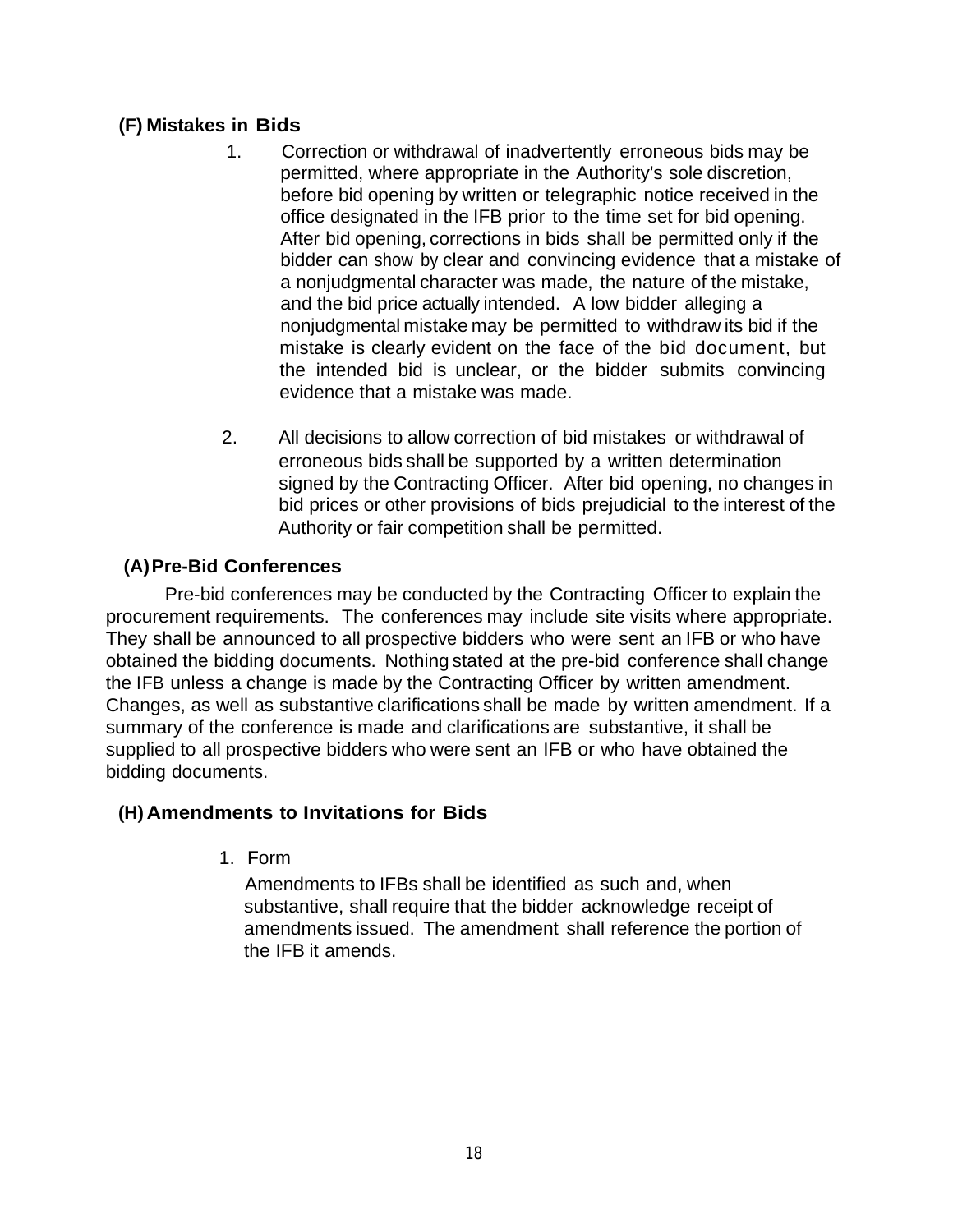#### 2. Distribution

Amendments shall be posted on the RDA website. It is the responsibility of prospective bidders to check the website for amendments.

The website posting shall be complete and sufficient notice of the amendment.

# **Chapter IX**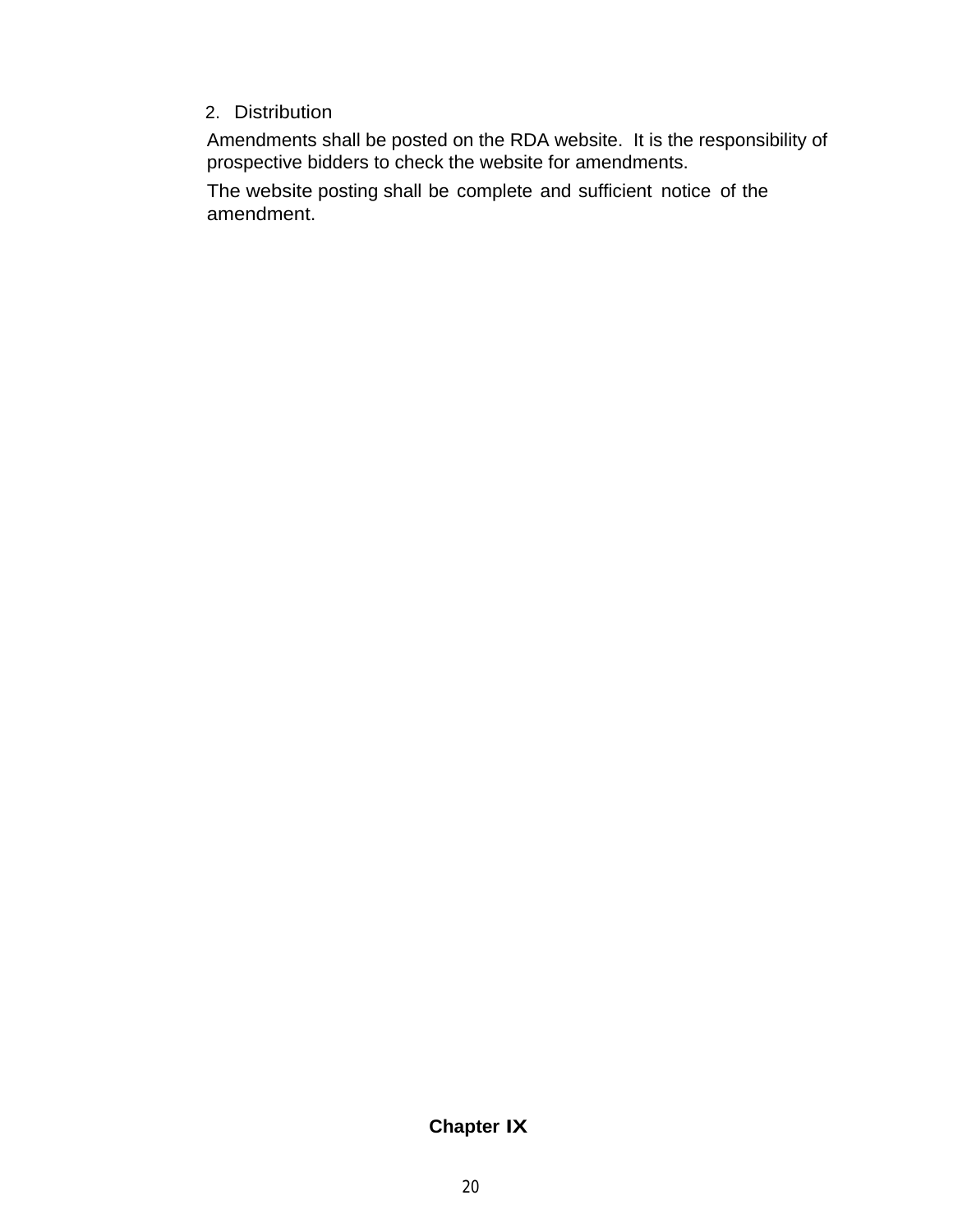## **IX. COMPETITIVE SEALED PROPOSALS**

#### **(A) Conditions for Use**

The competitive sealed proposals method may be used for contracts exceeding the small purchase limit of \$50,000 if, the Contracting Officer determines that either:

- 1. the specifications cannot be prepared that permit an award on the basis of either the lowest bid price or the lowest evaluated bid price; or
- 2. the quality, availability, product specificity, technical competence, or capability are of paramount importance in relation to price.

#### **(B) Solicitation**

An adequate number of qualified sources shall be solicited by issuing a request for proposals ("RFP"). The RFP shall clearly identify the relative importance of price and other evaluation factors and subfactors, including the weight given to each technical factor and subfactor. A mechanism for fairly and thoroughly evaluating the technical and price proposals shall be established before the solicitation is issued. Proposals shall be handled so as to prevent disclosure of the number of offerors, identity of the offerors, or the contents of any proposal. The proposals shall be evaluated only on the criteria stated in the RFP. The RFP shall state the date, time and place the proposal-is due (which shall be a minimum of fifteen (15) days from the issuance of the RFP). All proposals received shall be date/time-stamped but not opened and shall be stored in a secure place until opening. The proposals need not be opened in public. An offeror may withdraw its proposal prior to the proposal due date.

#### **(C) Public Notice**

An RFP, or the availability of an RFP, shall' be published once in three newspapers of record and posted in the Authority's office and such other locations as the Contracting Officer deems appropriate.

#### **(D) Negotiations**

The Authority may, but is not required, to negotiate with offerors. When the Authority elects to negotiate, negotiations shall be conducted with offerors whose proposals fall in the competitive range. The competitive range includes those proposals whose price and technical factors are such as to give them a reasonable chance of winning the award. Such offerors shall be accorded fair and equal treatment with respect to any opportunity for negotiation and revision of proposals. The purpose of negotiations shall be to seek clarification with regard to, and advise offerors of, the deficiencies in both the technical and price aspects of their proposals so as to assure full understanding of, and conformance to, the solicitation requirements No offeror shall be provided information about any other offerors proposal, and no offeror shall be assisted in bringing its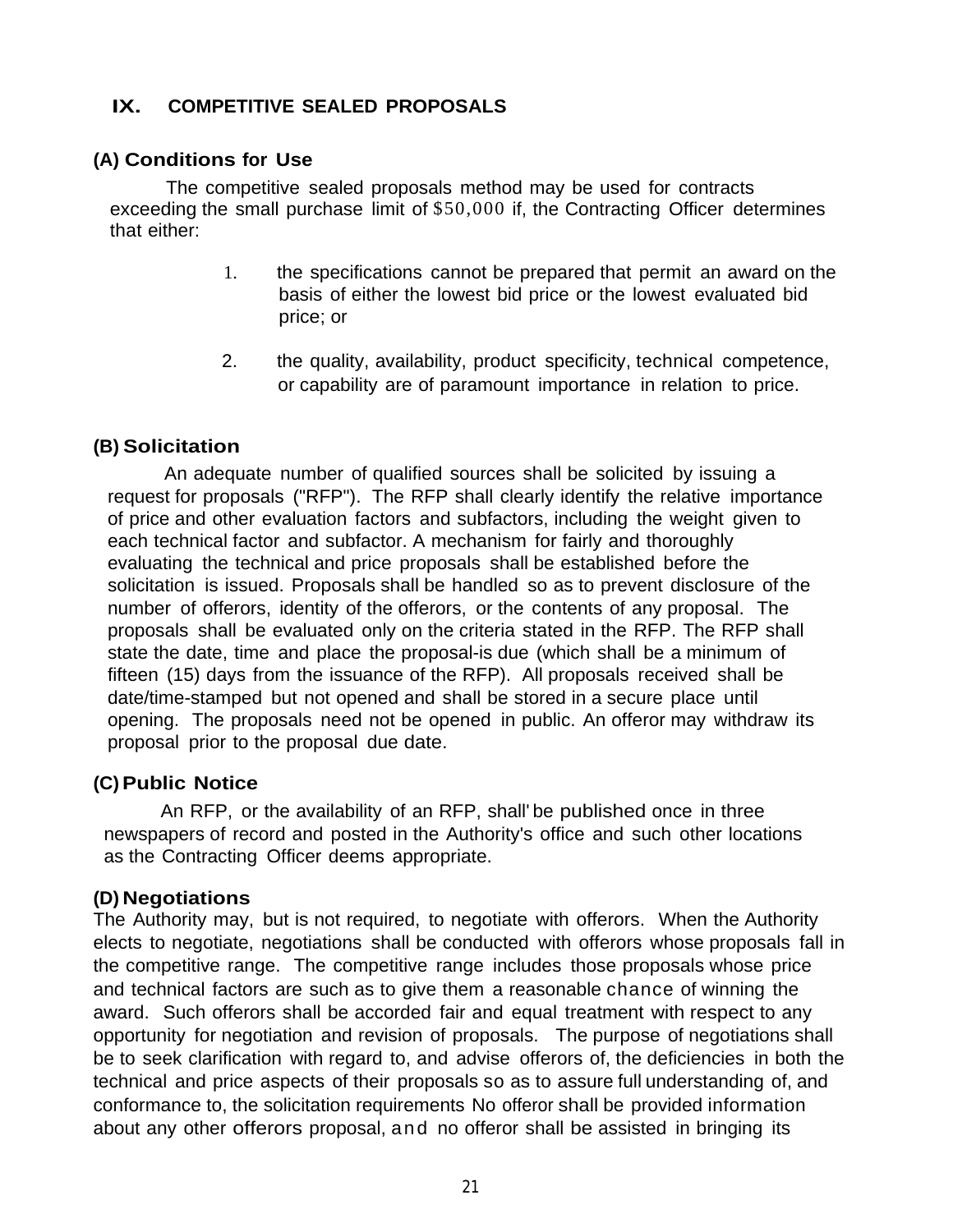proposal up to the level of any other proposal. A common deadline shall be established for receipt of final and best offers.

# **(E) Award**

After evaluation of proposal revisions, if any, the contract shall be awarded to the responsive and responsible firm whose qualifications, price and other factors considered, are the most advantageous to the Authority. Notice of contract award shall be made available to the public by posting at the Authority's office.

# **(F) Notice to Unsuccessful Offerors/Debriefing**

Unsuccessful offerors shall be notified of contract award in writing within ten (10) business days after contract award. Unsuccessful offerors shall receive on oral debriefing if so requested within fifteen (15) business days of receipt of notification that they have not received the contract award. At the debriefing, the offeror shall be informed of the areas in which their proposals were weak or deficient and shall be furnished the basis for the selection decision and contract award. The content of competing offeror's proposals or the individual scores or evaluation notes of the raters shall not be disclosed. A summary of the debriefing shall me made a part of the contract file.

# **(G)Pre-Proposal Conferences**

Pre-proposal conferences may be conducted by the Contracting Officer to explain the procurement requirements. The conferences may include site visits, where appropriate. The pre-proposal conference shall be announced to all prospective offerors who were sent an RFP or who have obtained an RFP. Nothing stated at the pre-proposal conference shall change the RFP unless a change is made by the Contracting Officer by written amendment. Substantive clarifications shall be included in the written amendment. If a summary of the conference is made and clarifications are substantive, a copy of the summary shall be posted on the RDA website.

# **(H) Amendments to Requests for Proposals**

1. Form

Amendments to RFP's shall be identified as such. The amendment shall reference the portion of the RFP it amends.

2. Distribution

Amendments shall be posted on the RDA website. The posting shall be complete and sufficient notice of the amendment.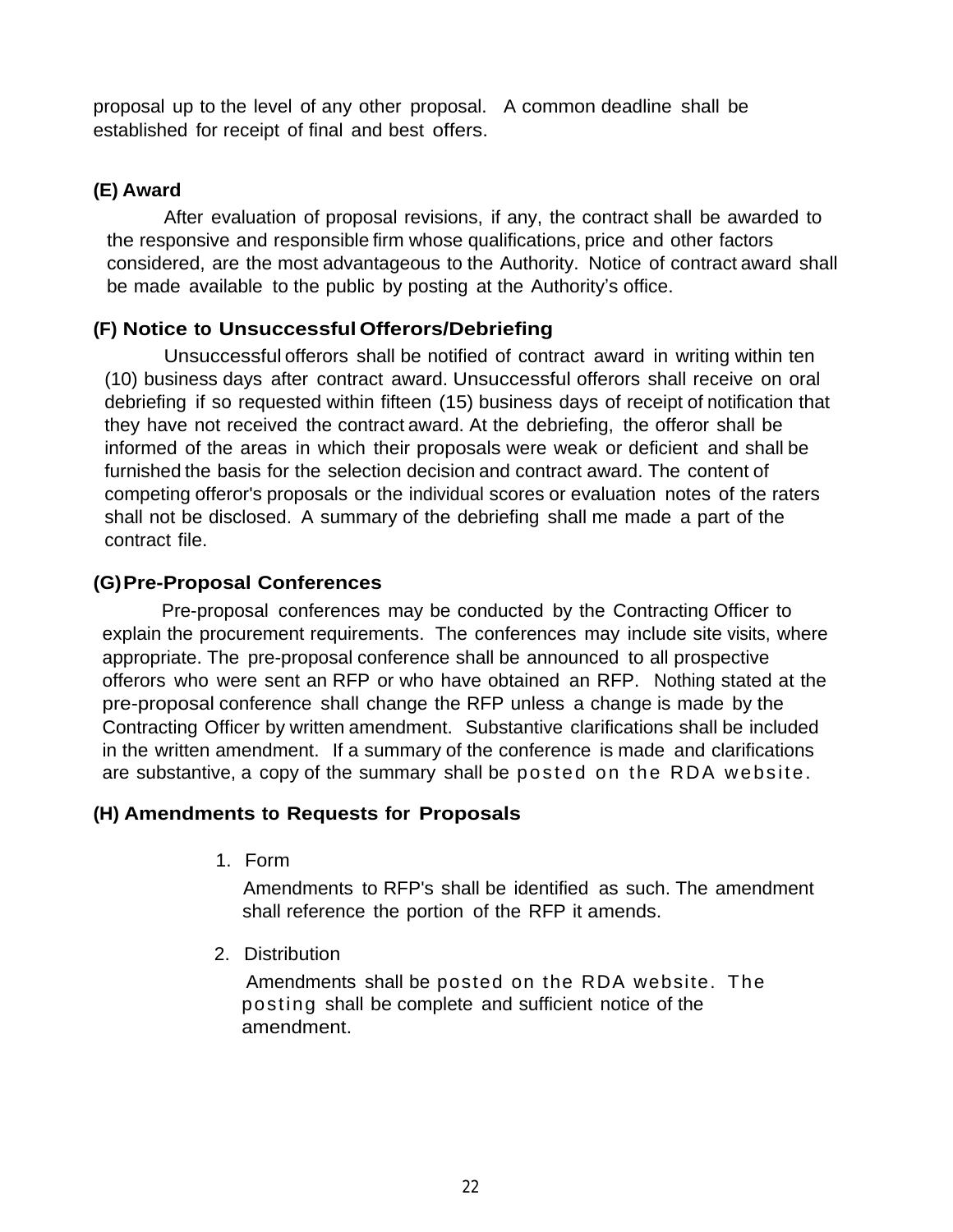## **Chapter X**

#### **X. NONCOMPETITIVE PROPOSALS**

#### **(A) Conditions for Use**

Procurements shall be conducted competitively to the maximum extent possible. Procurement by noncompetitive proposals may be used when the award of a contract is not feasible using procurement methods for small purchases, competitive sealed bids, or competitive sealed proposals, and one of the following applies:

- 1. The good or service is available only from a single source, based on a good faith review of available sources;
- 2. The good or service is needed for an upcoming event and the Authority determines that time does not permit the use of another procurement method;
- 3. The procurement involves the acquisition of real property with said acquisition to follow the procedures set forth in the Redevelopment Authority Policies and Procedures for Acquisition and Disposition of Real Property.
- 4. An emergency exists that seriously threatens the Public health, welfare, safety, endangers property, or would otherwise cause serious injury to the Authority, as may arise by reason of a flood, earthquake, epidemic, riot, equipment failure, or similar event. In such cases, there must be an immediate and serious need for supplies or services such that the need c a n n ot be met through any other procurement method, and the emergency procurement shall be limited to those supplies or services necessary to meet the emergency;
- 5. After solicitation of a number of sources, competition is determined inadequate; or
- 6. The procurement involves the services of an expert or specialist.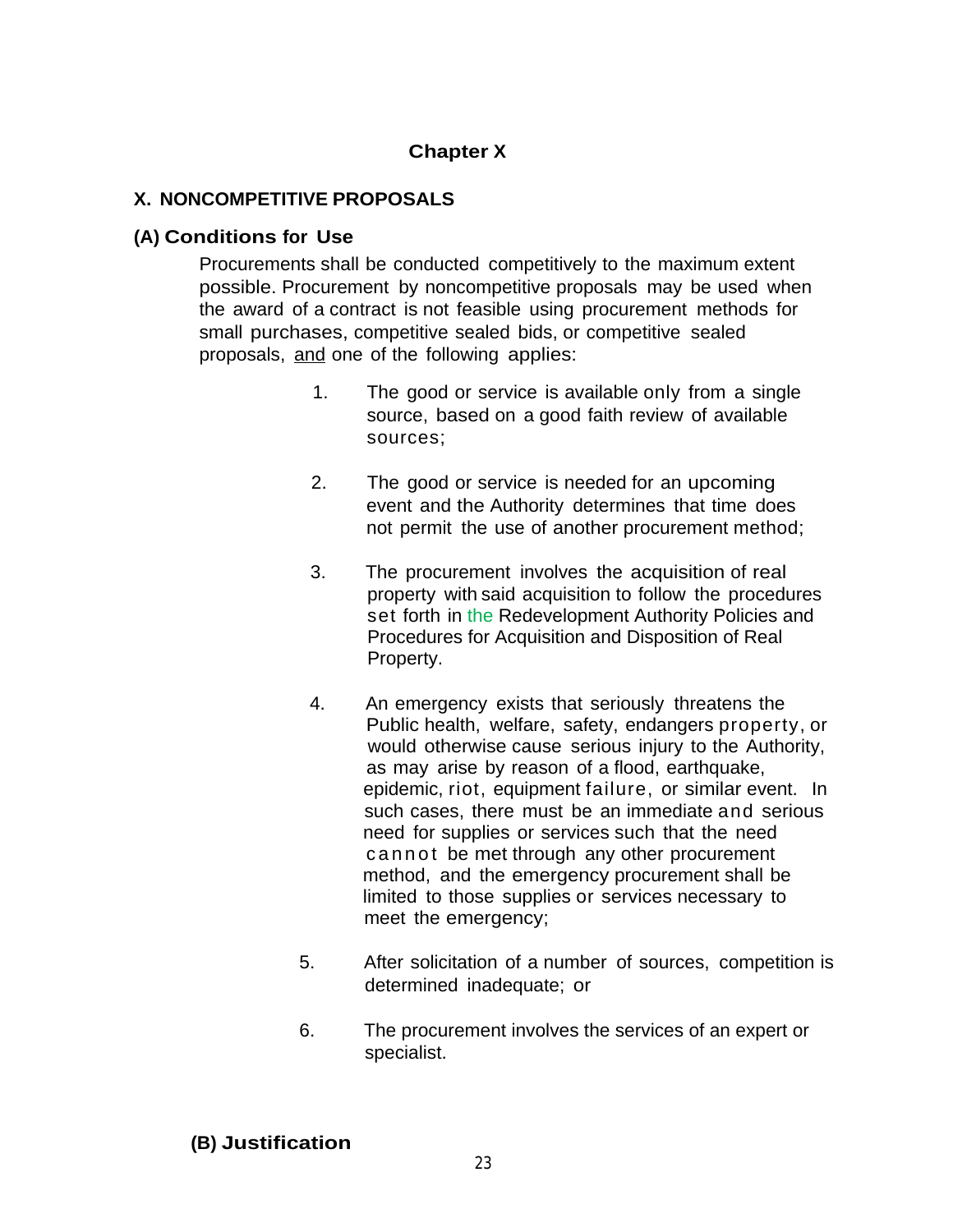Each procurement based on noncompetitive proposals shall be supported by a written justification for using such procedures. The justification shall be written by the Division, Office or operating unit requesting the noncompetitive procurement action. The justification shall be approved in writing by the Contracting Officer.

#### **(C) Price Reasonableness**

The reasonableness of the price for all procurements based on noncompetitive proposals shall be determined by performing a cost analysis, in accordance with the provisions of Chapter XI of these Operating Procedures.

> [Note: This paragraph D is deleted because the Redevelopment Authority Policies and Procedures for Real Property Acquisition and Disposition is the guiding document for real property acquisition.]

> > **Chapter XI**

#### **XI. COST AND PRICE ANALYSIS**

#### **(A) Cost and Price Analysis**

A cost or price analysis shall be performed for all procurement actions above the small purchase limit of \$50,000. The method and scope of analysis shall depend on the facts surrounding each procurement in accordance with Paragraphs B through D below.

#### **(B)Submission of Cost or Pricing Information**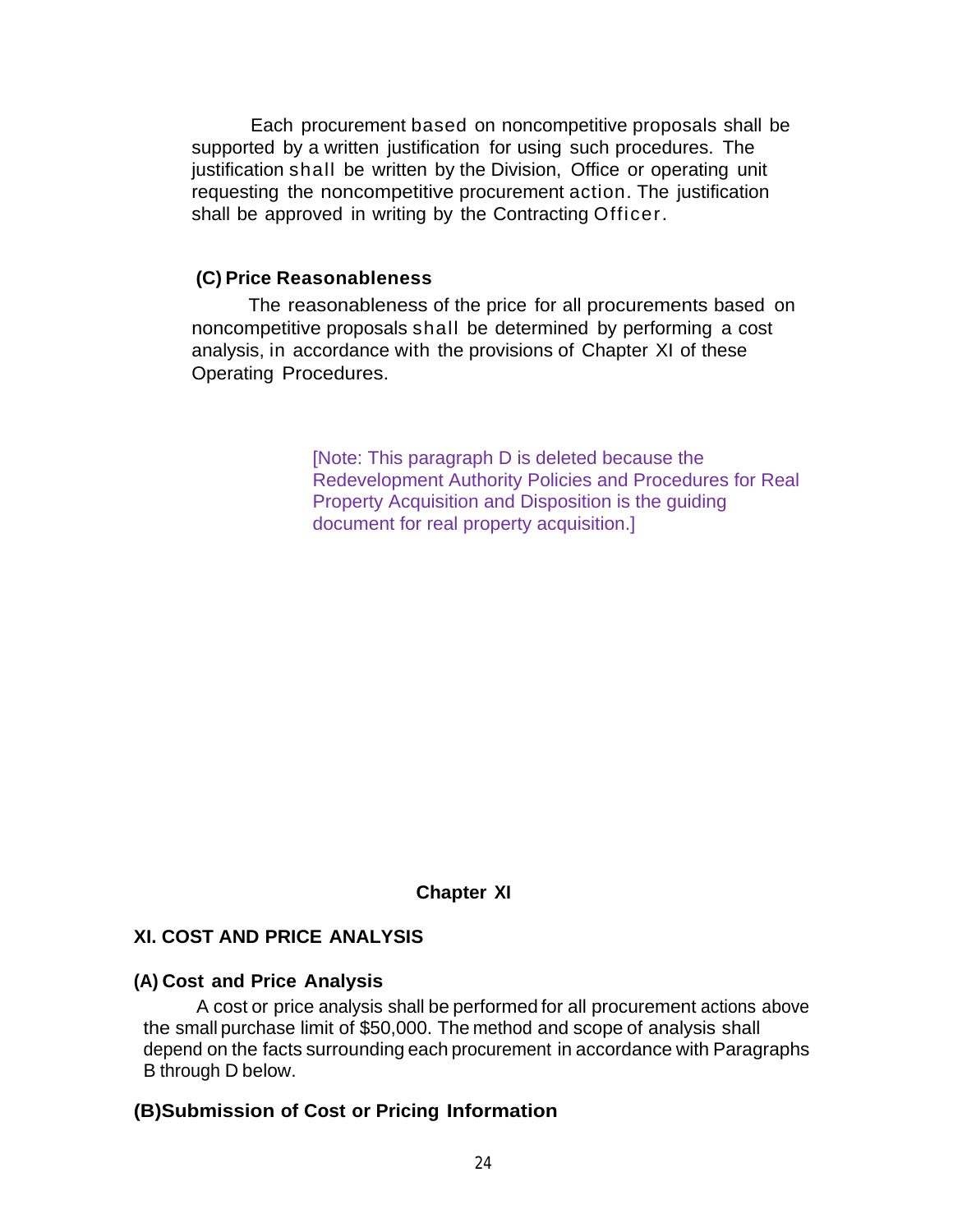If the procurement is based on noncompetitive proposals, or when only one offer is received, or for other procurements as deemed necessary by the Authority (e.g., when contracting for professional, consulting, or architect/engineer services), the offeror shall be required to submit:

- 1. a cost breakdown showing projected costs and profit; and
- 2. commercial pricing and sales information (e.g. catalog or market prices of commercial products sold in substantial quantities to the general public) sufficient to enable the Authority to verify the reasonableness of the proposed price; or
- 3. documentation showing that the offered price is set by law or regulation.

#### **(C) Cost Analysis**

Cost analysis shall be performed if an offeror/contractor is required to submit a cost breakdown as part of its proposal. When a cost breakdown IS submitted: a cost analysis shall be performed of the individual cost elements; the Authority shall have a right to audit the contractor's books and records pertinent to such costs; and profit shall be analyzed separately. In establishing profit, the Authority shall consider factors such as the complexity and risk of the work involved, the contractor's investment and productivity, the amount of subcontracting, the quality of past performance, and industry profit rates in the area for similar work

#### **(D)Price Analysis**

A comparison of prices shall be used in all other procurement actions except those described in Paragraphs B and C above.

#### **Chapter XII**

### **XII. CANCELLATION OF SOLICITATIONS**

#### **(A) Prior To Closing Date**

An IFB, RFP, or other solicitation may be cancelled before offers are due if:

1. The Authority no longer requires the supplies or services;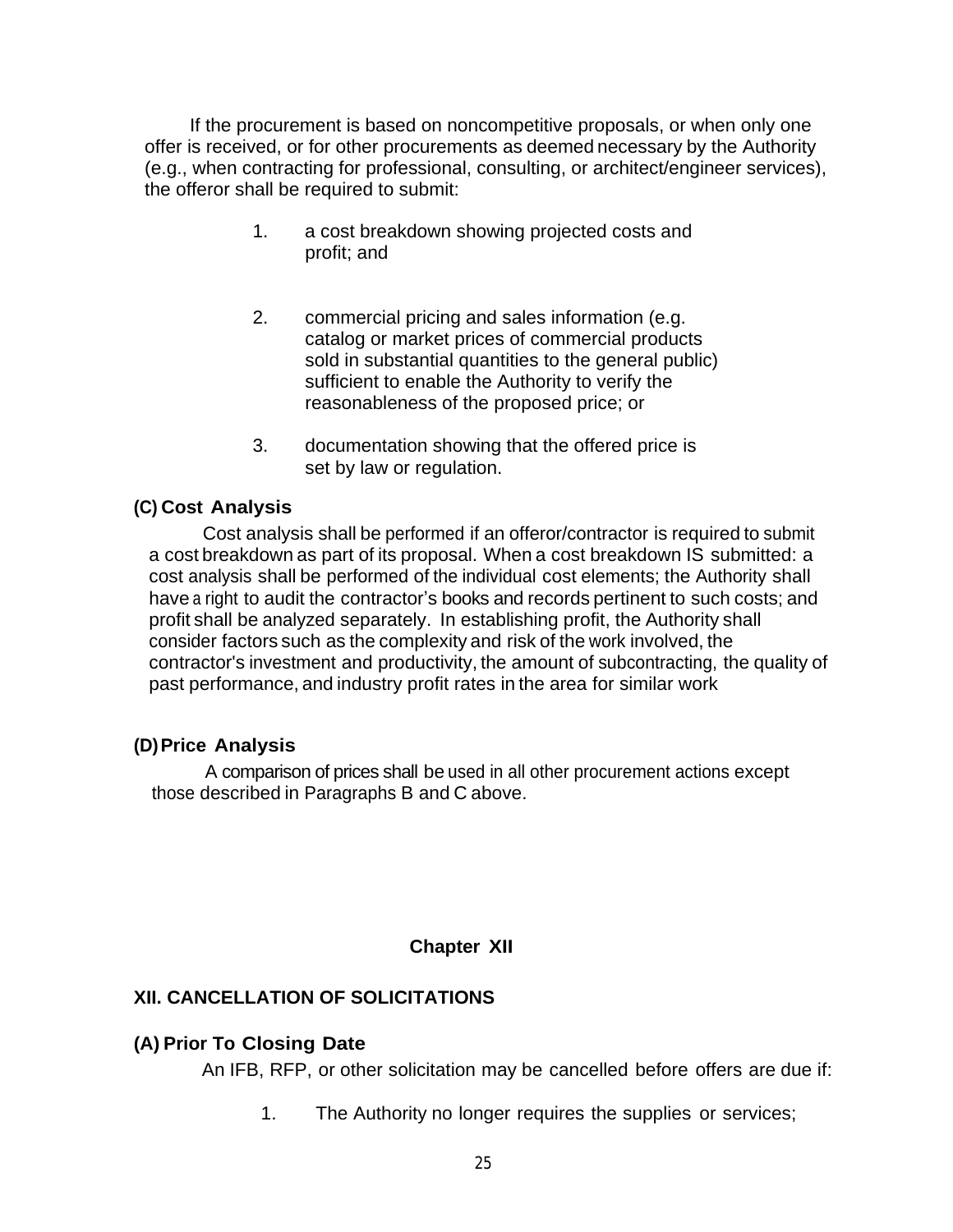- 2. The Authority can no longer reasonably expect to fund the procurement;
- 3. Proposed amendments to the solicitation would be of such magnitude that a new solicitation would be desirable; or

For good cause of similar nature when it is in the best interest of the Authority.

## **(B) After Closing Date**

A solicitation may be cancelled and all bids or proposals that have already been received may be rejected if:

- 1. The supplies or services are no longer required;
- 2. Ambiguous or otherwise inadequate specifications were part of the solicitation;
- 3. The solicitation did not provide for consideration of all factors of significance to the Authority;
- 4. Prices bid exceed available funds and it would not be appropriate to adjust quantities to come within available funds;
- 5. There is reason to believe that bids or proposals may not have been independently arrived at in open competition. may have been collusive. or may have been submitted in bad faith; or
- 6. For good cause of a similar nature when it is in the best interest of the Authority

# **(C)Procedure for Cancellation**

- 1. The reasons for cancellation shall be documented in the procurement file and the reasons for cancellation and/or rejection shall be provided upon request to any bidder or offeror solicited.
- 2. A notice of cancellation shall be sent to all bidders or offerors solicited and, if appropriate, shall explain that they will be given an opportunity to compete on any re-solicitation or future procurement of similar items.
- 3. If all otherwise acceptable bids received in response to an invitation for bids are at unreasonable prices, or only one bid is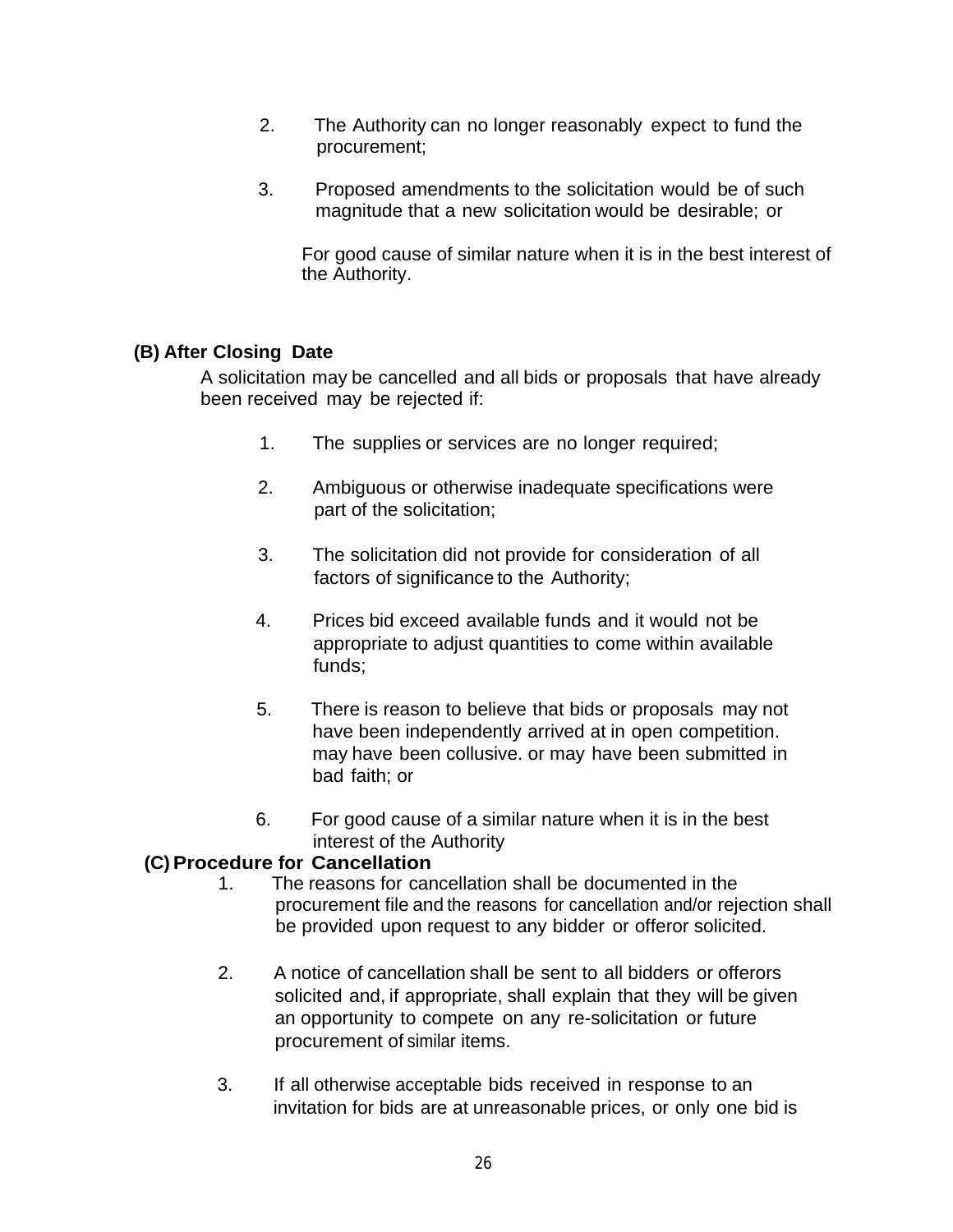received, and the price is unreasonable, the Authority shall cancel the solicitation and either:

- a. re-solicit using an RFP; or
- b. complete the procurement by using the competitive proposals method, following Chapter IX, Paragraphs D and E (when more than one otherwise acceptable bid has been received), or by using the noncompetitive proposals method and following Chapter X, Paragraphs B and C (when only one bid is received at an unreasonable price); provided, that the Contracting Officer determines in writing that such action is appropriate, all bidders are informed of the Authority's intent to negotiate, and each responsible bidder is given a reasonable opportunity to negotiate.

#### **Chapter XIII**

#### **V. TYPES OF CONTRACTS AND CLAUSES**

#### **(A) Contract Types**

Any type of contract which is appropriate to the procurement action and which will promote the best interests of the Authority may be used. All procurements shall include the clauses and provisions necessary to define the rights and responsibilities of the parties. All contracts are to be in writing,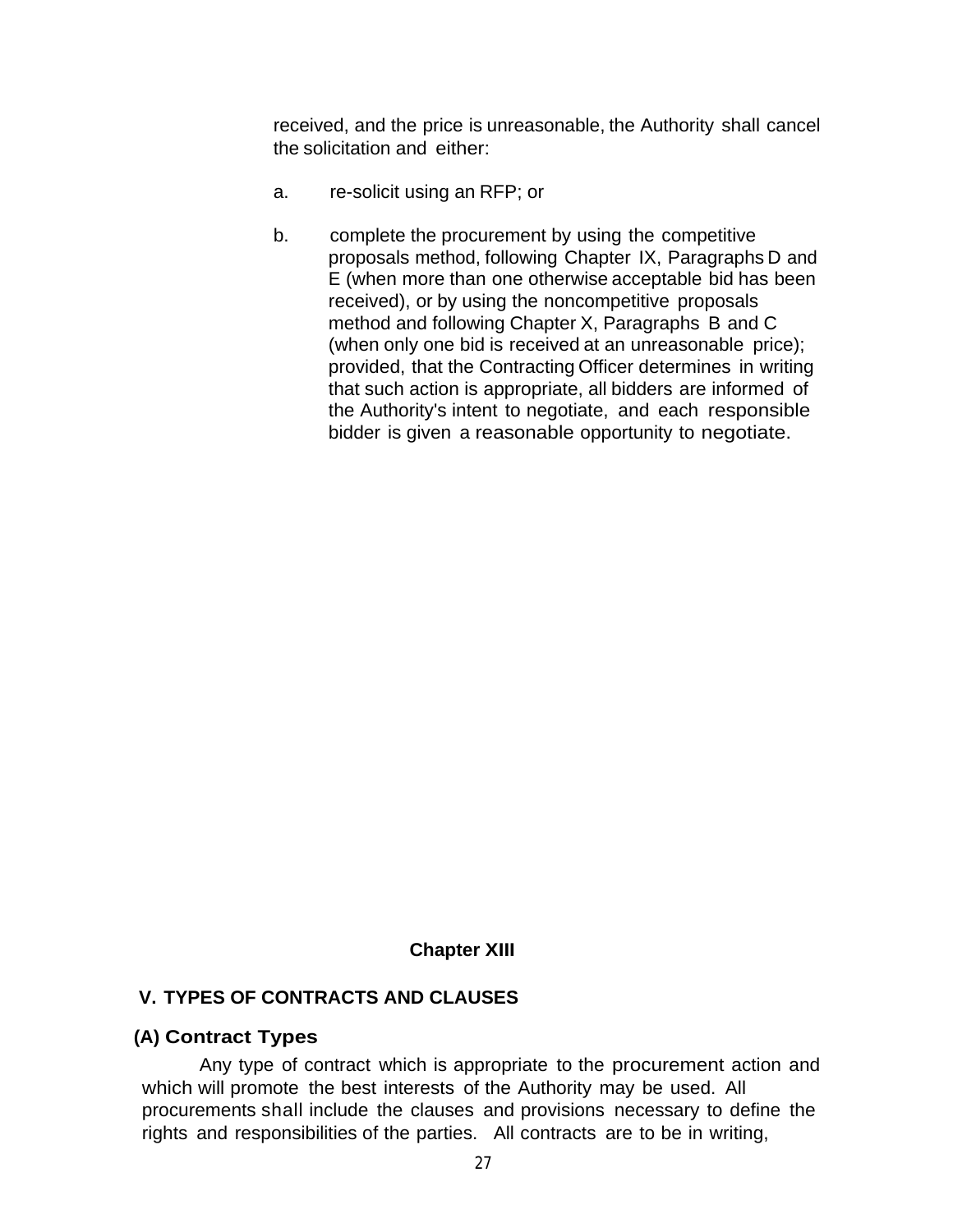clearly specifying the desired supplies or services, and are to be supported by sufficient documentation regarding the history of the procurement, including, at a minimum, the method of procurement chosen, the selection of the contract type, the materials for selecting or rejecting offers, and the basis for the contract price. The Contracting Officer shall confirm that there are sufficient unencumbered funds (as certified by the Secretary/Treasurer) available to cover the anticipated cost of each procurement before contract award.

### **(B) Types of Clauses**

1. Value Engineering

The Authority may include value engineering clauses in any contract whereby the Contractor and the Authority will share in savings resulting from Contractor-proposed cost savings proposals made after the award of the contract. When used, the value engineering clauses shall specify the percentage of savings to accrue to both the Authority and the Contractor.

2. Contract Incentives

The Authority may specify cost incentives or disincentives in the contract whereby an amount specified as the solicitation may be paid to a Contractor for early completion, or deducted from monies due the Contractor for late completion. In cost reimbursement type contracts, an incentive or disincentive clause may be used to adjust a Contractor's fee, based upon total contract costs being more or less than a preestablished target price.

3. Options

If the Contracting Officer determines that it is fiscally advantageous or is otherwise in the Authority's best interest, options for additional quantities or extended periods of performance may be included in the contracts, provided that:

a. The options are contained in the solicitation;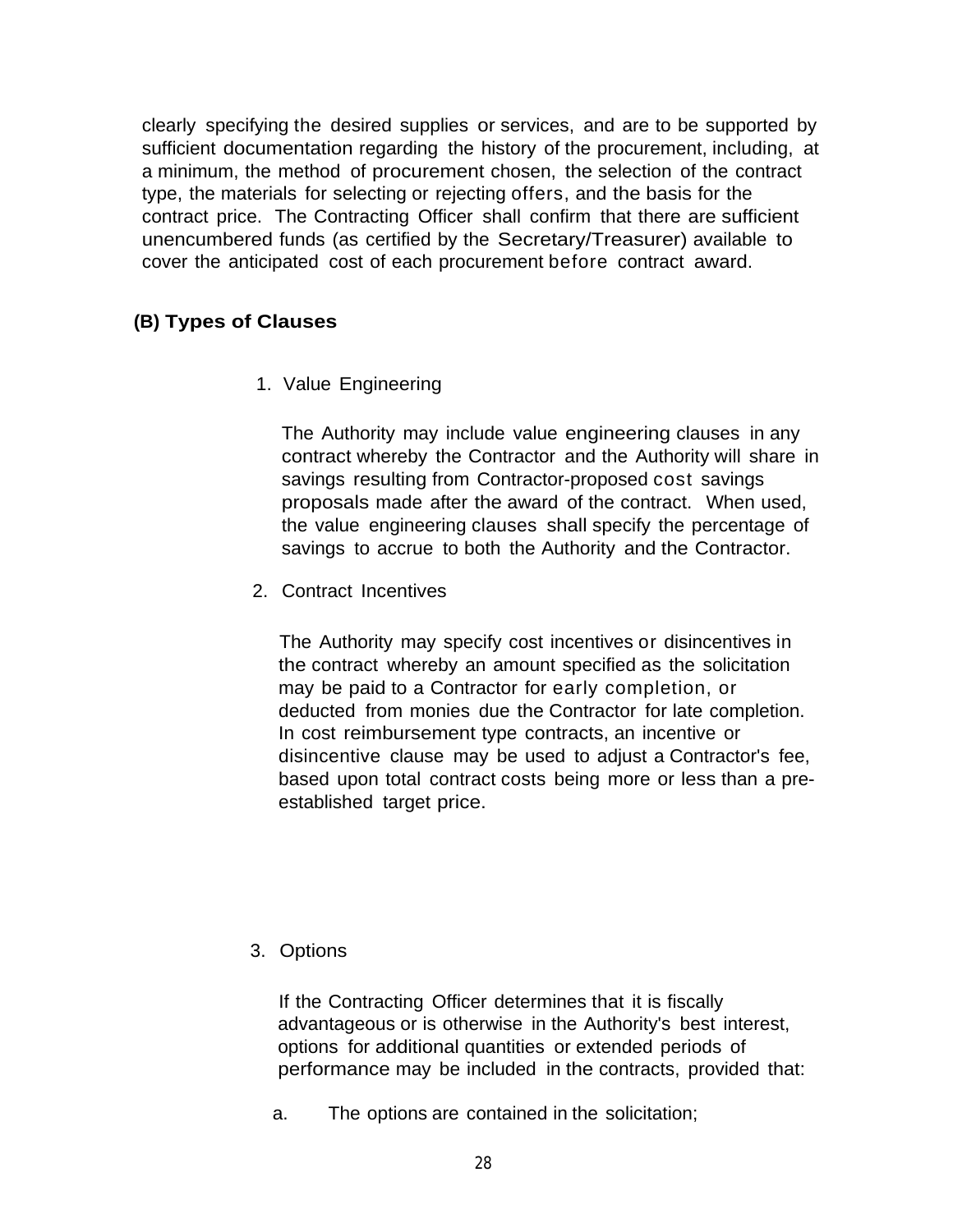- b. The options are defined as a unilateral right of the Authority;
- c. The contract states a limit on the additional quantities and the overall term of the contract;
- d. The options are evaluated as part of the initial competition;
- e. The contract states the period within which the options may be exercised; and
- f. The options may be exercised only at the price specified in or reasonably determinable from the contract.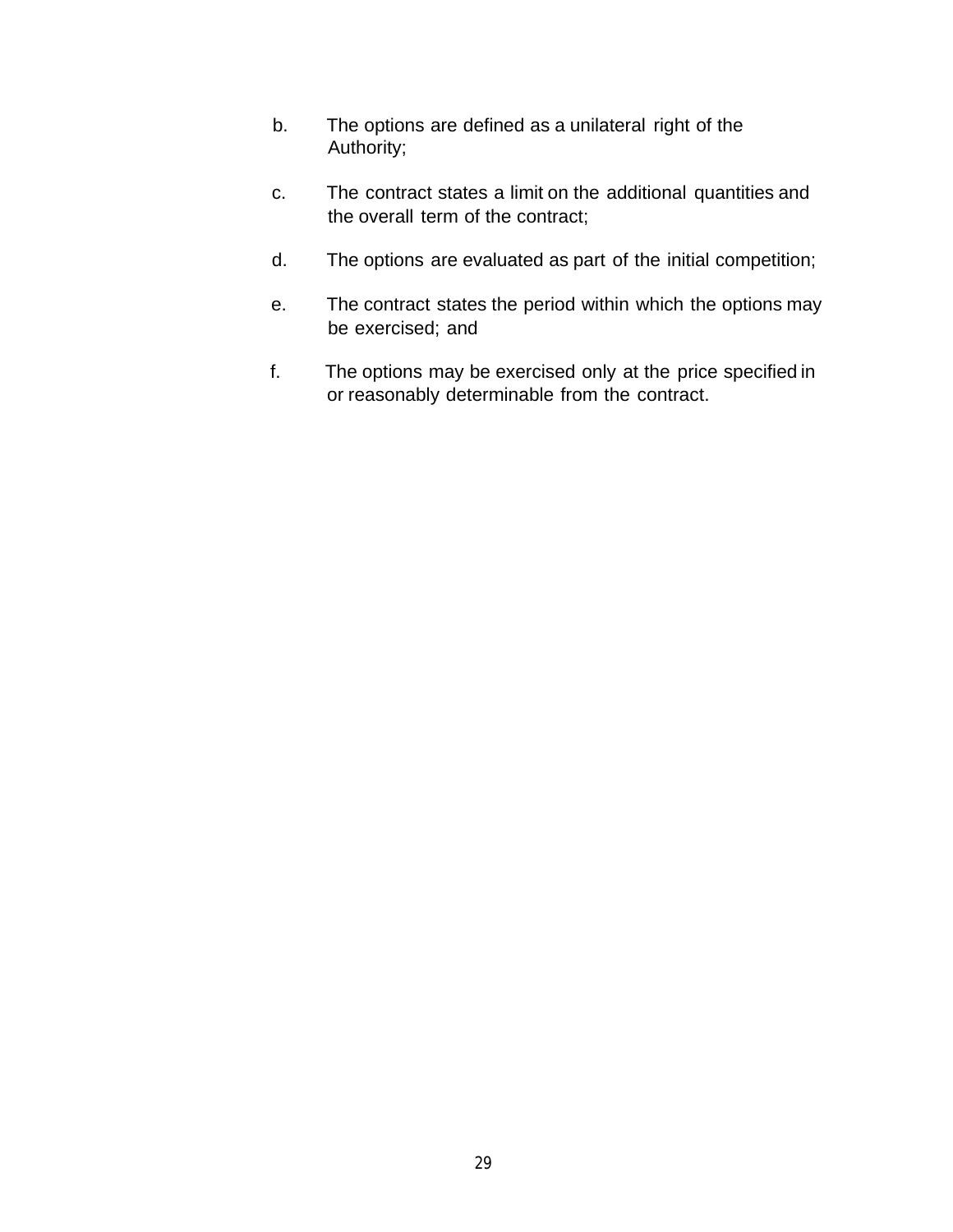### **Chapter XIV**

#### **XIV. CONTRACT ADMINISTRATION**

#### **(A) Guidelines for Assuring Contract Performance**

A contract administration system designed to ensure that contractors perform in accordance with their contracts shall be maintained in accordance with the following guidelines:

- 1. The Contracting Officer shall conduct such periodic inspections of supplies and services as deemed appropriate under the circumstances, including any relevant documentation supplied by or in the control of the contractor.
- 2. The Contracting Officer shall conduct such periodic site visits as deemed appropriate under the circumstances to monitor the contractor's performance under a contract.
- 3. The Contracting Officer shall request such oral or written status reports from the contractor as deemed appropriate under the circumstances.
- 4. The Contracting Officer shall inspect Contractor's work prior to making any payment under a contract.
- 5. The Contracting Officer shall promptly make payment in accordance with the items of contract for contract work performed and accepted.

#### **(B) Incorporation of Specific Guidelines in Contract**

The Contracting Officer shall assure that contracts contain the provisions necessary to define the parties' rights. Responsibilities with regard to these and any other appropriate contract administrative guidelines.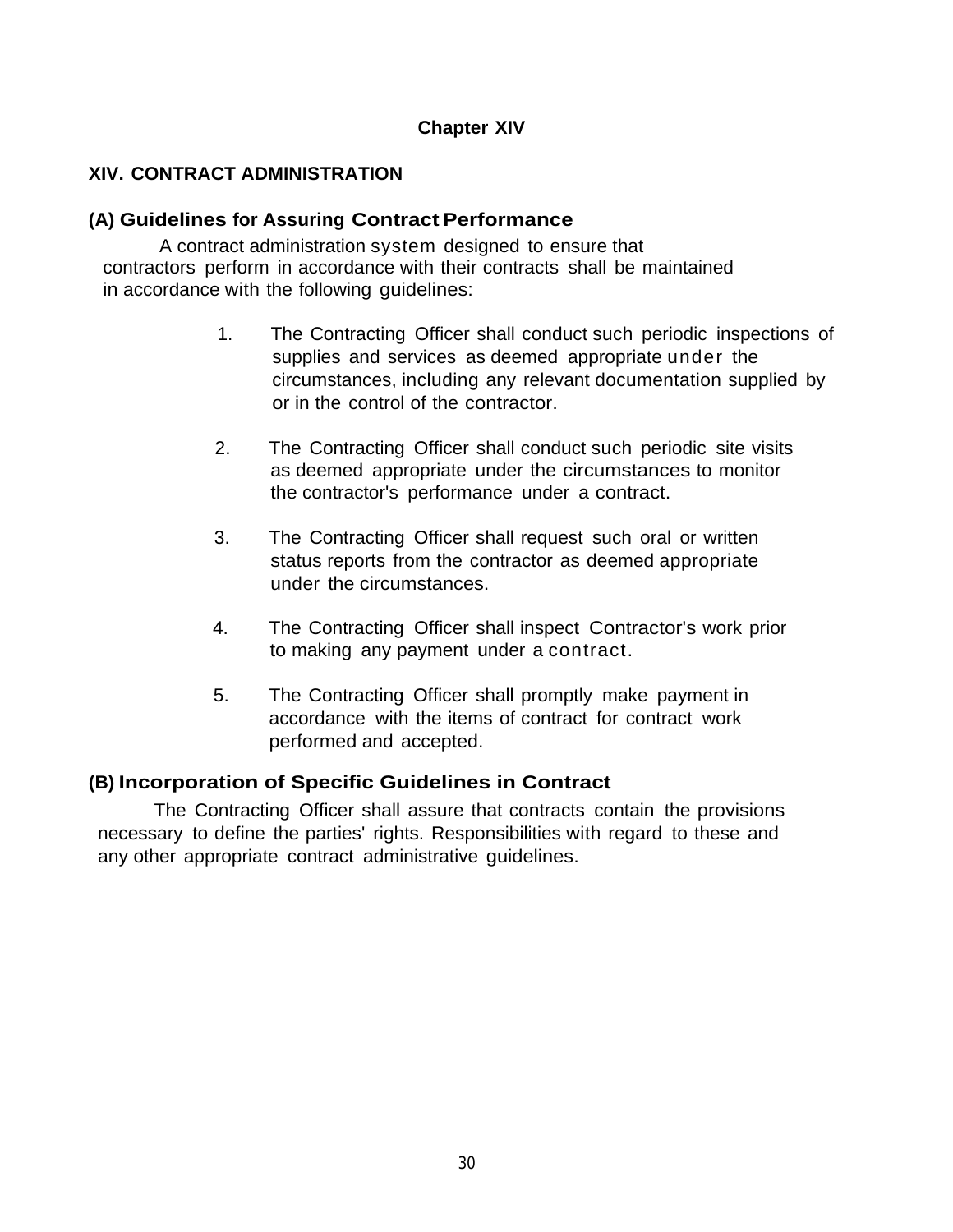#### **Chapter XV**

#### **V. CONTRACT CLAIM AND DISPUTE RESOLUTION**

#### **(A) General**

It is the Authority's policy to attempt to resolve all solicitation protests and contractual disputes informally and without litigation.

#### **(B) Solicitation and Award Protests**

An actual or prospective contractor may protest the solicitation or award of a contract for serious violations of the principles of the Procurement Policy or these Operating Procedures. Any protest against a solicitation must be received before the due date for receipt of bids or proposals, and any protests against the award of a contract must be received within five (5) business days after receipt of notification of contract award. or the protest will not be considered. All protests shall be in writing, submitted to the Contracting Officer, who shall issue a written decision on the matter. In the case of a solicitation protest, the Contracting Officer may, at his or her sole discretion, suspend the procurement pending resolution of the protest, if warranted by the facts presented.

#### **(C) Contract Claims**

All claims by a contractor relating to performance of a contract shall be submitted in writing to the Contracting Officer for a written decision. The contractor may request a conference on the claim. The Contracting Officer's decision shall inform the contractor of his or her right to appeal to the Circuit Court in accordance with Maryland Rule 7-202.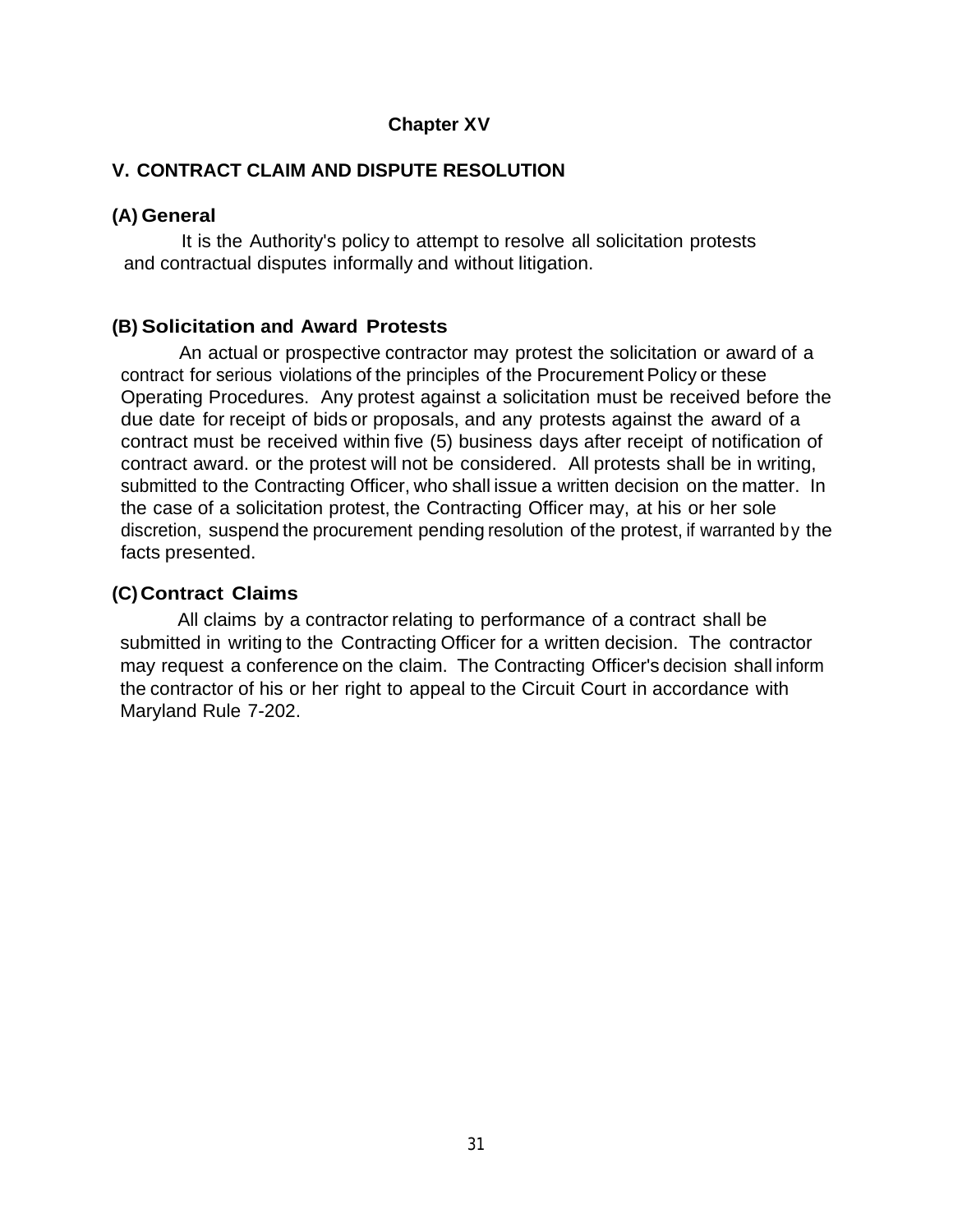## **Chapter XVI**

## **XVI. SUSPENSION AND DEBARMENT**

#### **(A) Applicability**

The Contracting Officer may suspend or debar a contractor:

- 1. For unsatisfactory performance under a contract with the Authority;
- 2. Where the Contractor has been convicted of a criminal offense, or been found criminally liable, under the laws of any jurisdiction for:

a. acts or omissions in connection with any form of bribery, fraud, embezzlement, theft, forgery, fabrication, or destruction of documentation of records, receiving stolen property;

b. other acts or omissions which adversely impact the integrity of the public or private contracting system

### **(B) Procedure**

- 1. The Contracting Officer shall notify the contractor in writing of the Authority's intention to suspend or debar the contractor. Such notice shall be sent by certified mail, return receipt requested, and shall provide the contractor a period of ten (10) business days from the date of mailing to respond in writing.
- 2. After consideration of the contractor's response, if any, the Contracting Officer shall make a determination whether a sufficient basis exists to continue with the proposed suspension or debarment proceedings. The Contracting Officer shall notify the contractor in writing of such determination. In the case of suspension, the notice shall specify the effective date and the length of the suspension, and the basis for the suspension. In the case of debarment, the notice shall advise the contractor of the right to request a conference by written communication delivered to the Contracting Officer within ten (10) days of the mailing of the notice.
- 2. After the debarment conference, or after waiver of the debarment conference (by notice or failure to timely request one), the Contracting Officer shall make a determination whether a sufficient basis exists to continue with the proposed debarment. The Contracting Officer shall notify the contractor in writing of such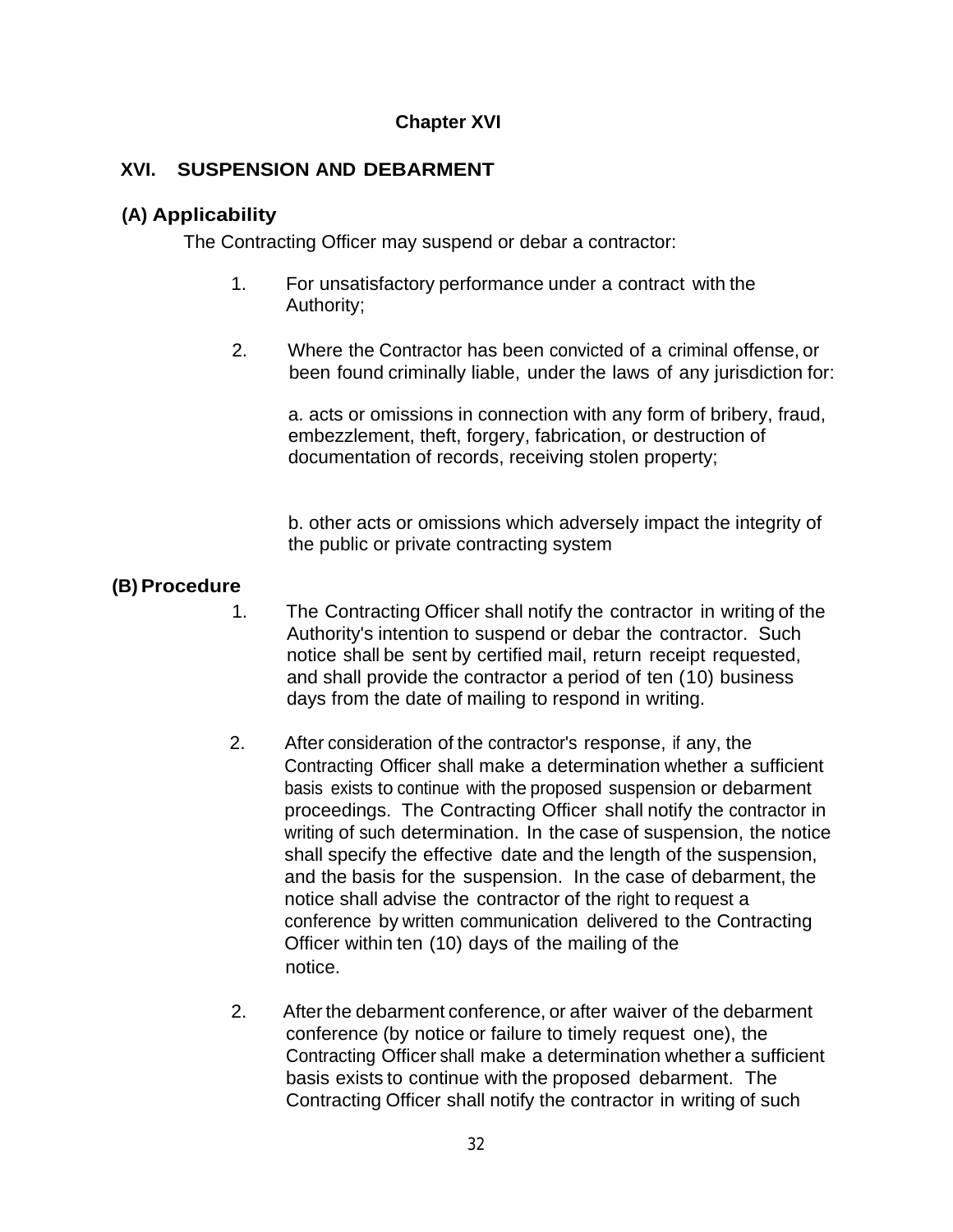determination. The notice shall specify the effective date and length of debarment, and the basis for the debarment.

# **(C) Effect**

- 1. Contracts shall not be awarded to debarred or suspended contractors.
- 2. When a business entity is suspended or debarred, the officers, directors, partners or owners of the entity, and any firm controlled or managed by them, may, at the Authority's option, also be barred from the award of any Authority contract or participation therein, during the applicable period.
- 3. The length of the suspension or debarment shall be that which the Contracting Officer deems appropriate under the circumstances.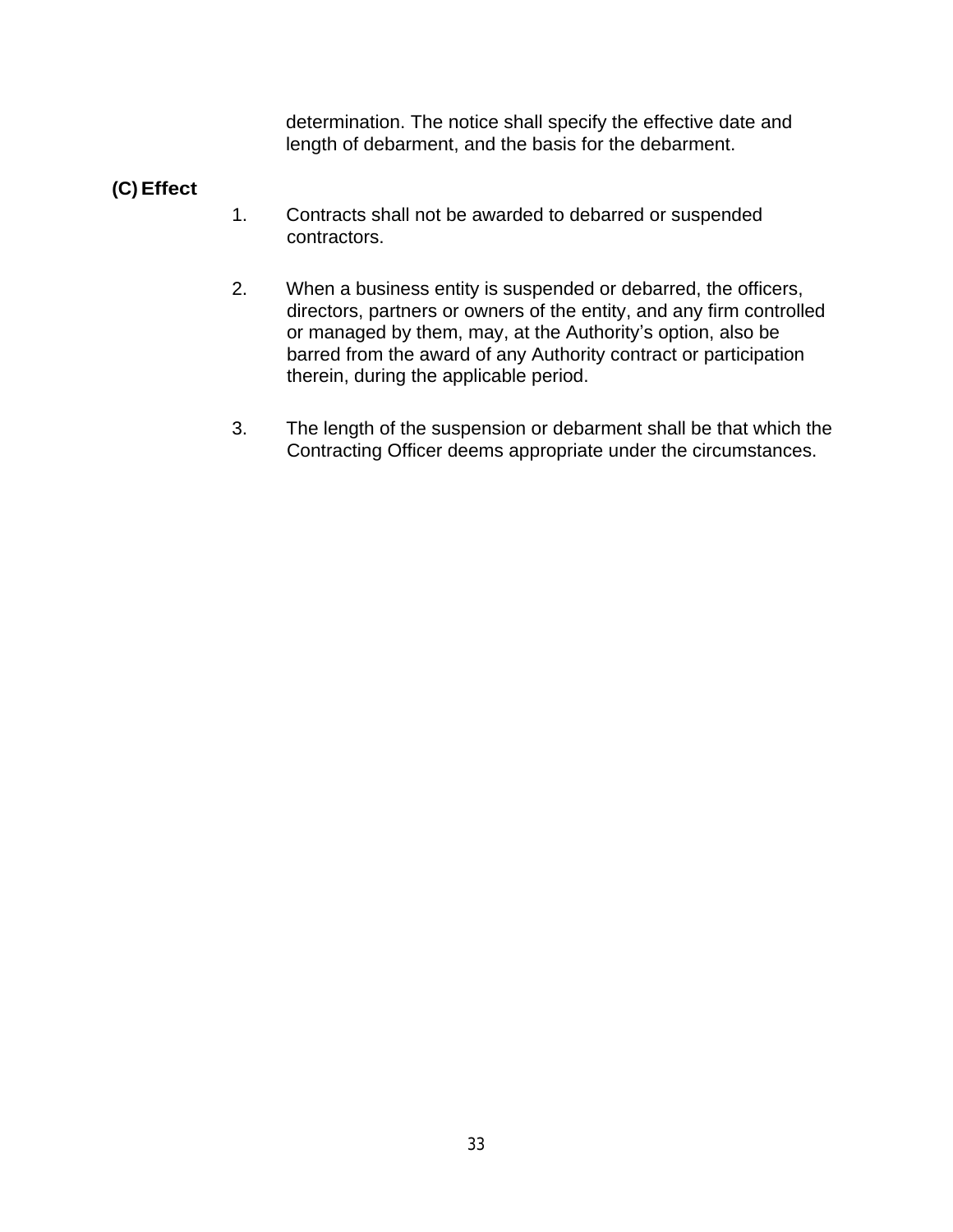### **Chapter XVII**

#### **XVII. PREFERENCES**

#### **(A) County-Based Business and County-Based Small Business Preference**

1. Policy

The Authority finds that the public interest will be served by encouraging businesses to locate and remain in Prince George's County through the provision of local bid and proposal preferences and participation requirements for County-based businesses and County-based small businesses in the award of contracts in direct Authority procurement.

The Authority finds that the local bid and proposal preferences and local participation requirements in direct Authority procurement will serve the public interest because the resulting growth and development of County-based businesses and County-based small businesses will have a significant, positive impact on the economic health of the County by, among other things, increasing the County's commercial tax revenue and improving access to good paying careers for local residents.

2. Required Efforts

The Authority shall make good faith efforts to ensure that Countybased businesses and County-based small businesses are used when possible. Such efforts shall include, but not be limited to:

- a. Including such firms, when qualified, on solicitation mailing lists;
- b. Encouraging their participation through direct solicitation of bids or proposals whenever they are potential sources;
- c. Requiring County-based business or County-based small business participation on selected procurements that are likely to involve subcontracting or the solicitation of bids for small purchases.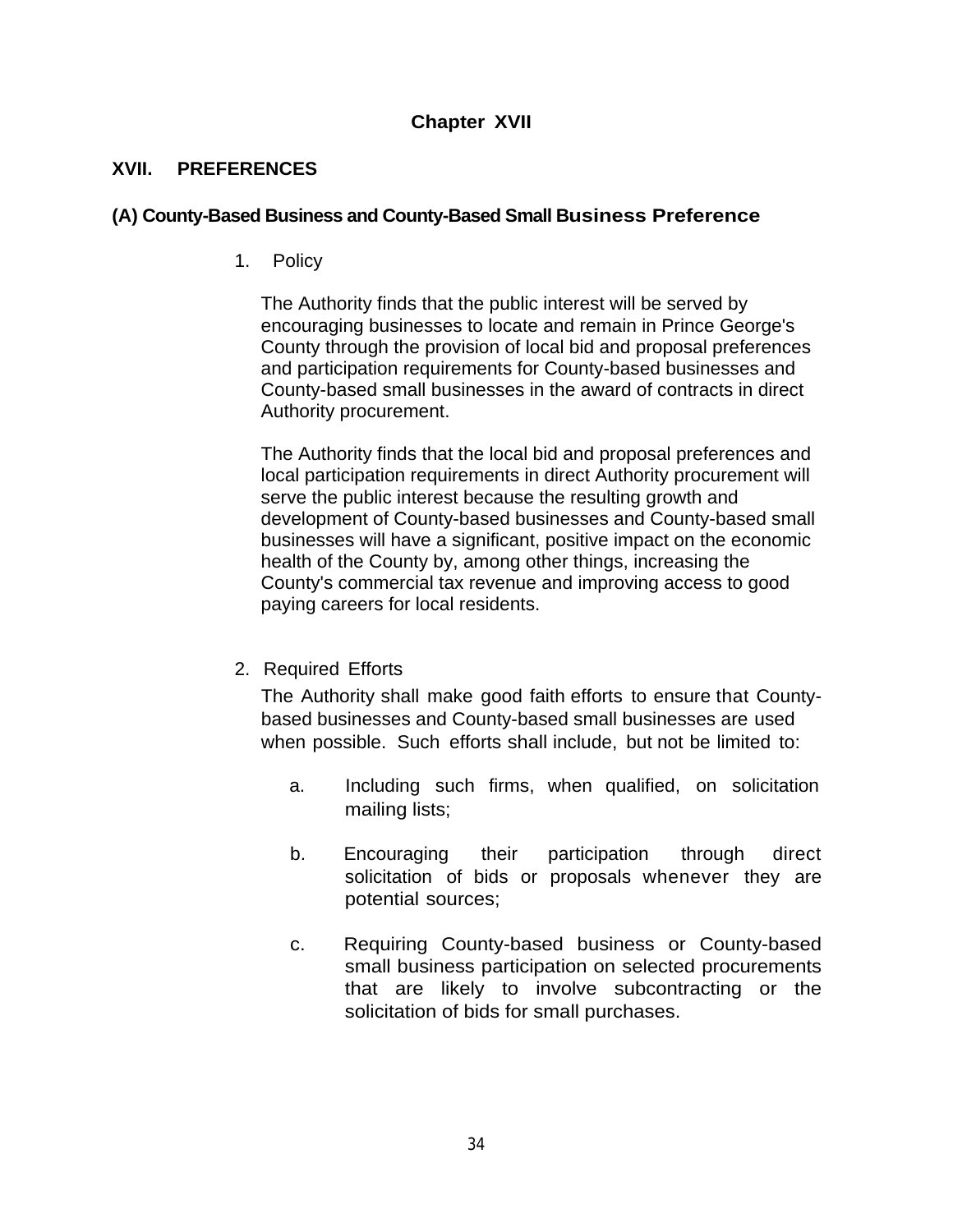- d. Using the services and assistance of the Supplier Development and Diversity Division (S.D.D.D) of the Prince George's County Office of Central Services.
- e. Reports on County Based Business and County Based Small Business participation shall be made on a quarterly basis.
- 3. Definitions
- a. Certified County-based business participation means the percentage of the total contract dollars paid to businesses certified as County-based businesses.
- b. Certified County-based small business participation means the percentage of total contract dollars paid to businesses certified as County-based small businesses.
- c. County-based business means a business certified by SDDD as meeting the following requirements:
	- (1) Requires that its chief executive officer and the highest level managerial employees of the business maintain their offices and perform their managerial functions in the County;
	- (2) Files a written certificate that the business is not delinquent in the payment of any County taxes, charges, fees, rents or claims;
	- (3) Files a copy of a federal tax return filed with the Internal Revenue Service establishing that the business has continuously operated within Prince George's County within the preceding twelve (12) months;
	- (4) Files documentation showing that during the preceding twelve (12) months the business has continuously maintained a valid business license or permit;
	- (5) Files documentation showing that during the preceding twelve (12) months the business has continuously occupied an office within the County, as its principal place of operation; and
	- (6) Files documentation showing that: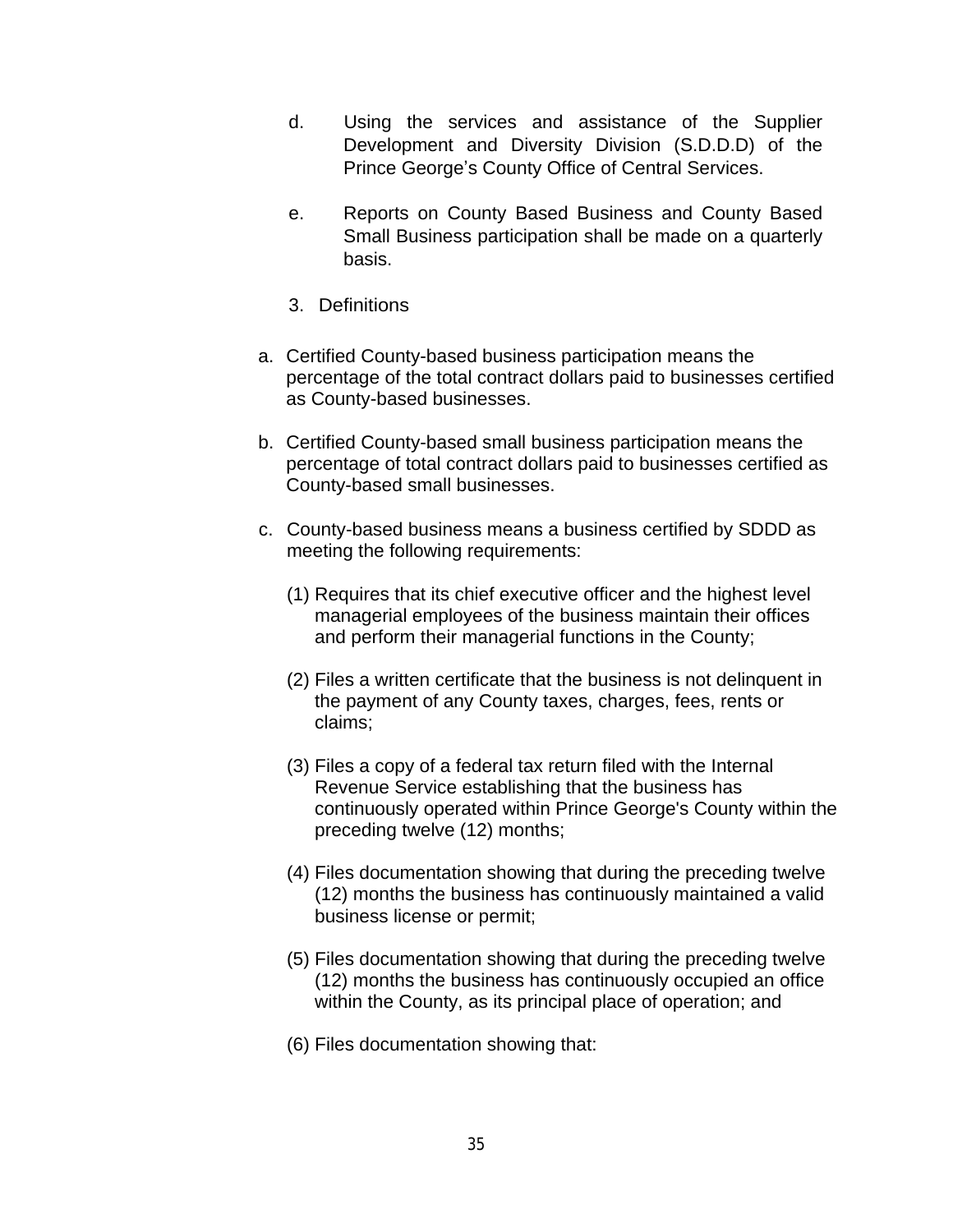- (i) More than fifty percent (50%) of the business' full-time employees are County residents; or
- (ii) The owners of more than fifty percent (50%) of the business are County residents; or
- (iii) More than (fifty percent) 50% of the assets of the business, excluding bank accounts, are located in the County; or
- (iv) More than (fifty percent) 50% of the total sales or other revenues of the business are derived from transactions of the business in the County.
- d. County-based small business means a business certified by SDDD as meeting the following requirements:
	- (1) The business meets the requirements of a County-based business as defined above; and
	- (2) The business meets the definition of "small business" pursuant to the Code of Maryland Regulations ("COMAR") 21.01.02.01(80); or
	- (3) The business meets the federal definition of "small business concern" in Part 121 of Title 13 of the Code of Federal Regulations.
- e. Minority business enterprise means any business enterprise:
	- (1) Which is at least fifty-one percent (51%) owned by one or more minority individuals, or, in the case of any publicly-owned corporation, at least fifty-one percent (51%) of the stock of which is owned by one or more minority individuals; and
	- (2) Whose general management and daily business affairs and essential productive operations are controlled by one or more minority individuals; and
	- (3) Which has been certified by SDDD as a Minority Business Enterprise.